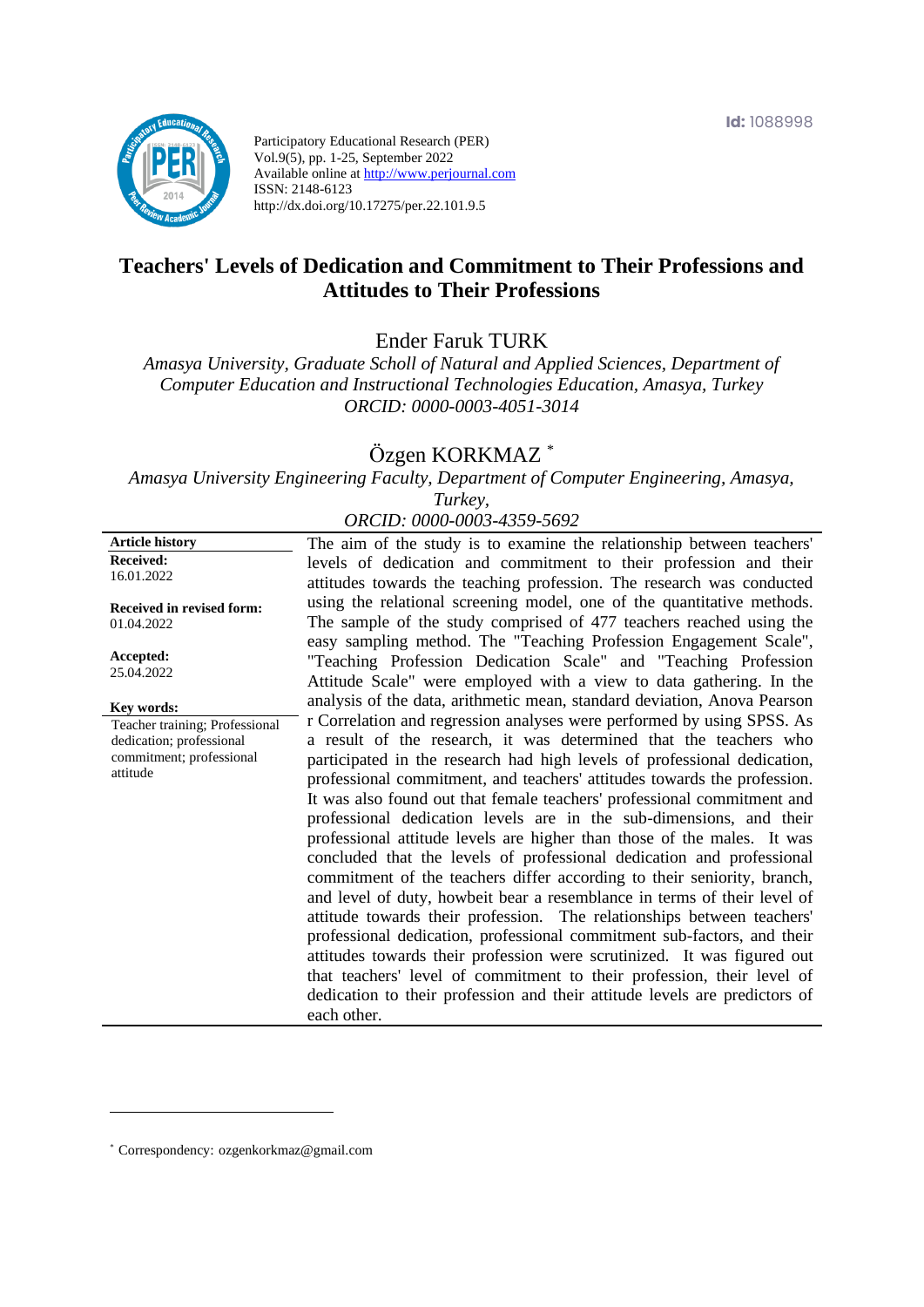## **Introduction**

Educational institutions have emerged where the process is carried out in a planned manner in order to realize the desired behavioral changes. Educational institutions, which are open systems, have inputs and outputs (Celep, 2014). If the input is accepted as the student, the main actor who processes the student and conducts the process is the teacher. The output is the expected behavior changes. The teacher who plans the educational process provides the service and contacts the student is the most important part of the process. Teaching as a profession will never lose its importance in social life (Kandemir, 2019). While the cognitive gains are professional knowledge and experience, one of the effective gains is the teacher's dedication to his profession. Dedication is the responsibility employees feel towards their work. In other words, the degree to which employees feel responsible for their work shows their degree of dedication to their job (Celep, 2000). Dedicated employees perform their work with great enthusiasm and high energy. Devotion includes energy and personal identity dimension. For this reason, commitment is shaped by the identities and energies of the employees (Leiter & Bakker, 2010). Employees can also enjoy their jobs when they reflect their energies arising from this dedication to their work.

Professional dedication is the teacher's understanding of the importance of his work by accepting that the profession is an indispensable part of his life (Karagöz, 2007). Professional dedication is also the emotional bond that people establish with their profession (Shukla, 2014). The gains of any profession are a result of the dedication of the people who are engaged in this career. If the teacher achieves success as a result of his personal efforts, he is more devoted to his profession, school, and students (Celep, 2014). The fact that the teacher makes an effort for his students and is determined to continue his profession is an indicator of his dedication (Butucha, 2013). A dedicated teacher realizes the value of his profession and carries out quality educational activities with his students. At the end of this process, a successful education process emerges (Hoy & Miskel, 2010:68). People who define the teaching period as the most important period of their lives are dedicated to teaching (Garrison & Liston, 2004). It is stated that a teacher devoted to his profession will perform his duties and responsibilities in the best way and act under professional values. Thus, a healthy teacherstudent communication develops, and students can behave in the desired direction (Celep, 2014). Crosswell and Elliot (2004) emphasized the necessity of dedication by expressing that it is not enough for teachers to participate in the educational processes with their brains, but also to participate with their hearts.

Another of the effective gains expected from the teacher for the educational process is being qualified in professional commitment. Commitment is the power that targets the person for any purpose or thing (Sears, 2010:4). Loyalty is defined as turning towards someone with feelings of love and respect and showing this with their attitudes and actions (TDK, 2021). Although motivation and commitment are similar, they are not the same thing. Commitment can affect behavior even when there is no external motivation or a positive situation (Meyer & Hersovitch, 2001:301). Even if there are no external motivators such as awards, congratulations, achievements, promotions, commitment affects the behavior of the individual (Ergen, 2016). Commitment can also be defined as an effective force that provides stability to work even if the desired environment and conditions are not ready (Scholl, 1981:593). Being a social creature, fulfilling its roles in society with loyalty can also be expressed as commitment. As can be seen, the concept of loyalty comes to the fore among the definitions of commitment. Commitment as a concept; Regardless of what the conditions are, it means that the person feels belonging to a person or group and accepts to be together (Çöl, 2004:47).

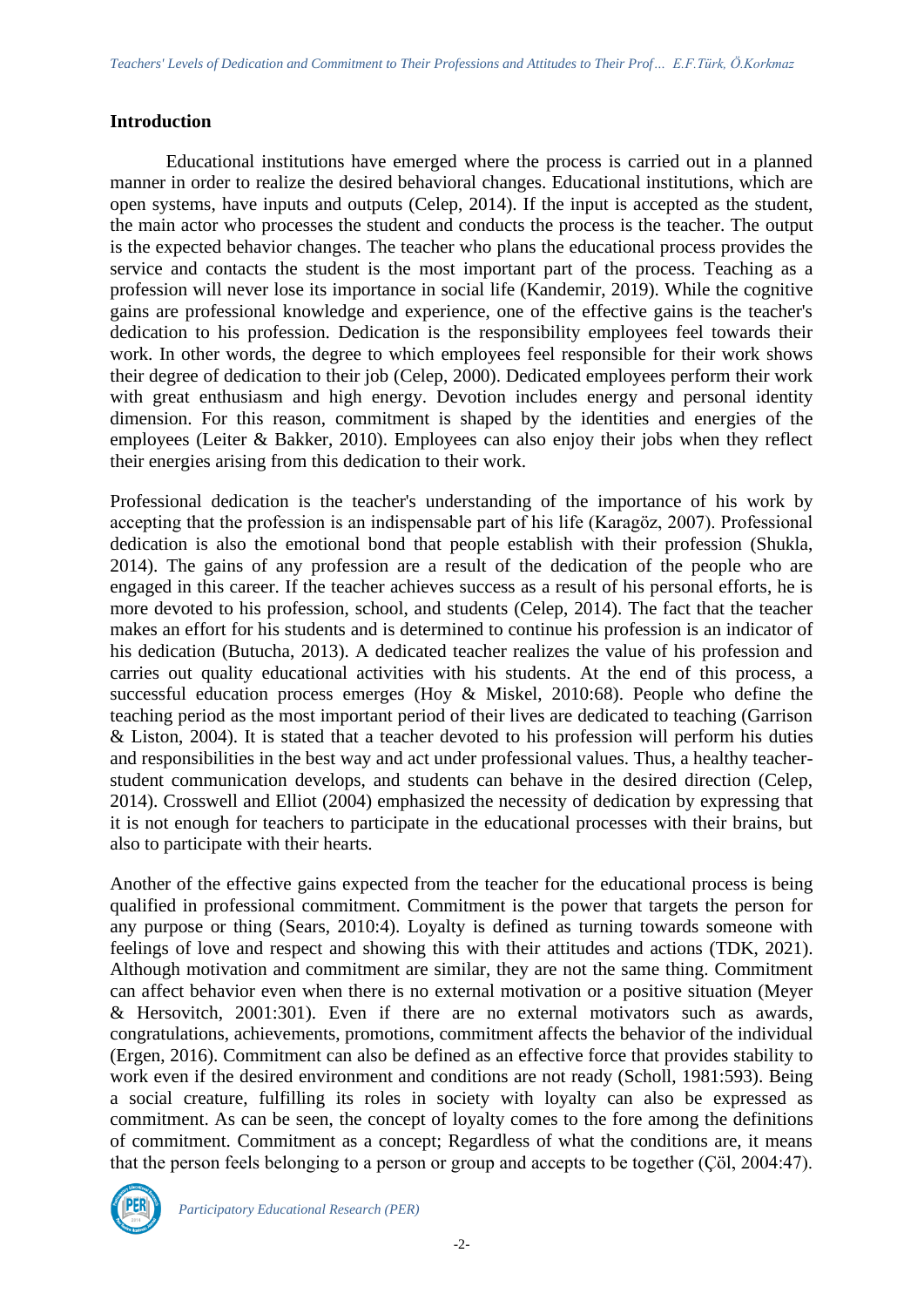The feeling of commitment brings loyalty within. Loyalty provides stability in the profession (Yıldırım, 2019).

Professional commitment includes a dedication to one's profession and a willingness to fulfill the duties and responsibilities required by the profession (Lachman & Araya, 1986). Professional commitment can be defined as the identification of individuals with their profession by seeing their profession as the center of their life. The knowledge, experience, and experience they have gained while doing their profession are factors for this (Ataç, 2019). Commitment to a profession enables people to perform higher in their profession (Yıldız, 2020). Allen, Meyer, and Smith (1993) define professional commitment as the emotional attitudes that people develop towards their profession through their psychological relationships with their profession. Ergen (2016) expressed professional commitment as individuals' knowledge and skills, their emotional closeness to the work they do, their pleasure from their work, and their dedication.

The strength of the affective bond of the teacher towards his profession can be expressed as the professional commitment of the teacher (Coladarci, 1992:333). This affective attitude affects the bond that the teacher establishes with the school, administrators, and students. The high professional commitment of teachers will positively affect the results expected from educational activities. A teacher's commitment to his profession can enable him to continue his professional studies and personal development with inspiration and motivation (Chang, 2009). Croswell and Elliot (2004) state that the level of commitment of teachers has an important place in education reforms and time. The energy should be spent to try innovations in education and improve education. In this case, it is related to professional commitment. For schools to achieve their goals, it depends on the high performance of teachers and that consequently showing this high performance by the teachers (Angin, Lumbanraja, & Absah, 2020: 72). Shukla (2014) states that teachers with professional commitment are concerned with both the academic development of students and their own professional development. The success of schools can also be seen as the success of education. As a result of teachers being committed to their profession, a more successful result can be achieved by increasing the quality of both the school and the education. A teacher with a high professional commitment is expected to provide the best professional service even under the most adverse conditions. The best service provided by the teacher under the most adverse conditions will also be one of the factors affecting educational success. For this reason, professional commitment is of great importance for the expectations of teachers, educational institutions, and society from education.

Another of the affective gains expected from the teacher for the education process to be qualified is the attitude towards the teaching profession. Attitudes are cognitive, affective, and behavioral attitudes towards any social situation or substance around the person (Akkaya, 2009:26). The way taken and the attitude taken are its equivalent in the Turkish dictionary (TDK, 2021). Attitude can be expressed as the state of influencing the emotion, thought, and behavior that will emerge when a new situation, event, or object is encountered, as a result of previous experiences. Plotrik and Kouyoumdjian (2010) state that attitudes are the predisposition function that directs the person to behave in a certain way, the interpretation function used by people when they interpret events and situations, and the interpretation function they use when deciding to approach or move away from them, and the evaluation process that prepares the ground for the person to stand behind their valuable beliefs and values.

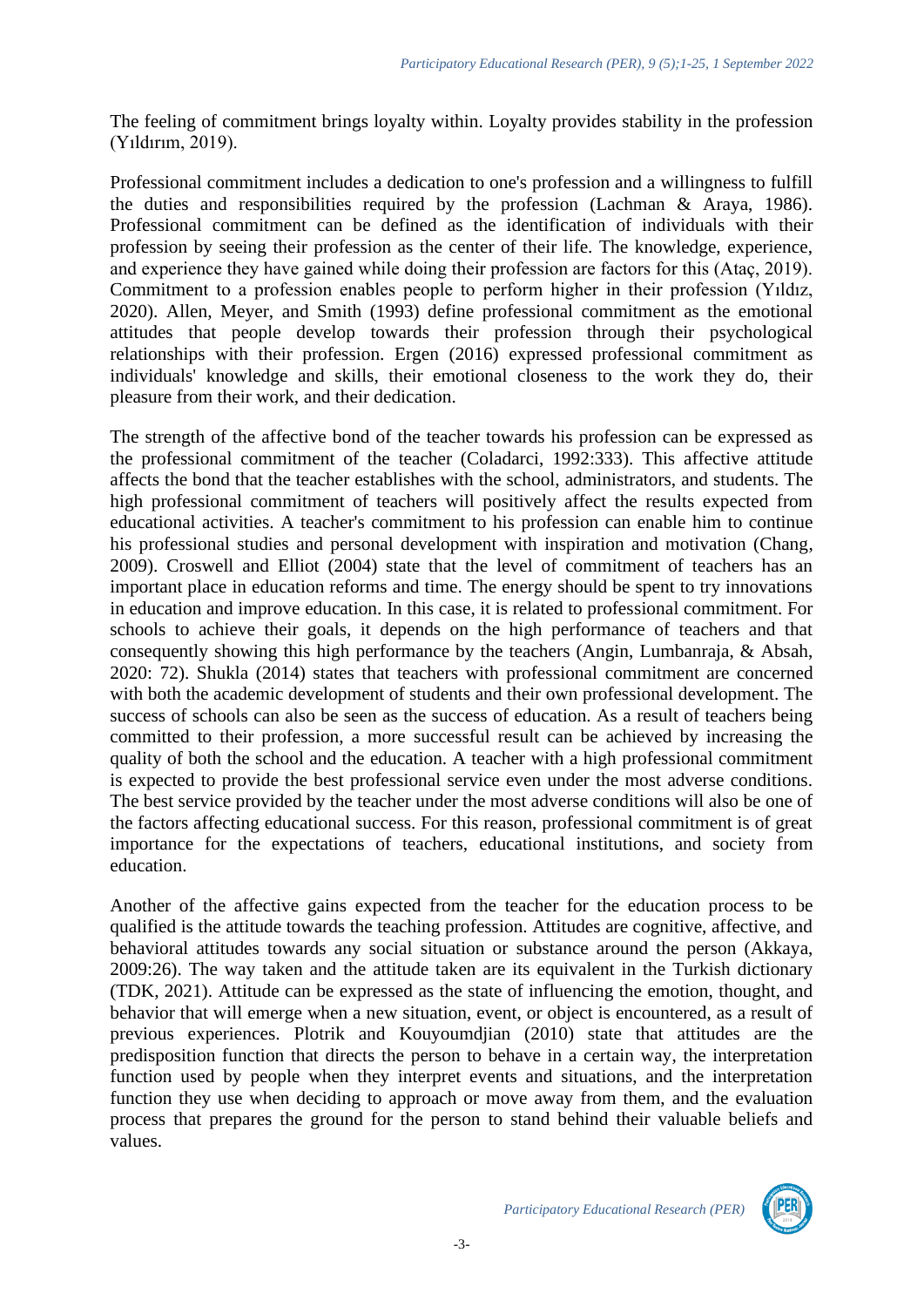We can consider the whole of individual's feelings, thoughts, attitudes, and commitment as a professional attitude (Hussain, Ali, Khan, Ramzan, & Qadeer, 2011). Emotions developed by people working in the field of the profession also meet the concept of professional attitude (Kaya & Nazıroğlu, 2008). According to Chakraborty and Mondal (2014), professional attitude is a person's feelings and attitudes and their commitment to the profession. The teacher's attitude towards the profession will determine his attitude in his professional life (Can, 1987). A teacher who has developed positive attitudes towards his profession is expected to establish good relations with students and strive to be successful in his profession (Gissy, 2010:7). A teacher who approaches his profession with positive attitudes will not only achieve his own professional satisfaction but also positively affect all stakeholders such as students, parents, and school administration (Recepoğlu, 2013:312). Professional attitudes of teachers are important for students to adopt a school and be successful. Positive teacher attitudes, including students with special conditions, bring success (Mahony, 2016). Teachers' developing positive attitudes towards their profession also depends on the education they received before starting the profession. If pre-vocational education gives a positive attitude, the teacher will perform well during the task (Çeliköz & Çetin, 2004:136).

As a result, as explained above, it can be said that professional dedication, professional commitment, and attitude towards the teaching profession come to the fore among the affective characteristics that a teacher should have in order to be more successful in his profession. In this context, the level of dedication and commitment of teachers to their profession and their attitudes towards their profession were examined in the study. When the literature is examined, no other study has been found in which these two independent variables are handled simultaneously with a professional attitude. For this reason, it is thought that in this study, the concepts of dedication and commitment, which can explain the attitude of the teacher towards the profession, can contribute to the literature.

## *Research Question*

What are the teachers' levels of dedication and commitment to their profession and their attitudes towards the teaching profession?

# *Sub-problems*

- (1) What are the teachers' levels of dedication and commitment and attitudes towards their profession?
- (2) Do teachers' level of dedication and commitment and attitudes towards their profession differ according to gender?
- (3) Do teachers' level of dedication and commitment and attitudes towards their profession differ according to seniority?
- (4) Is there a significant difference between the level of teachers' dedication and attitudes towards their profession according to the level they work for?
- (5) Is there a relationship between teachers' level of dedication and attitudes towards their profession?
- (6) Do teachers' level of dedication and attitudes towards their profession predict each other?

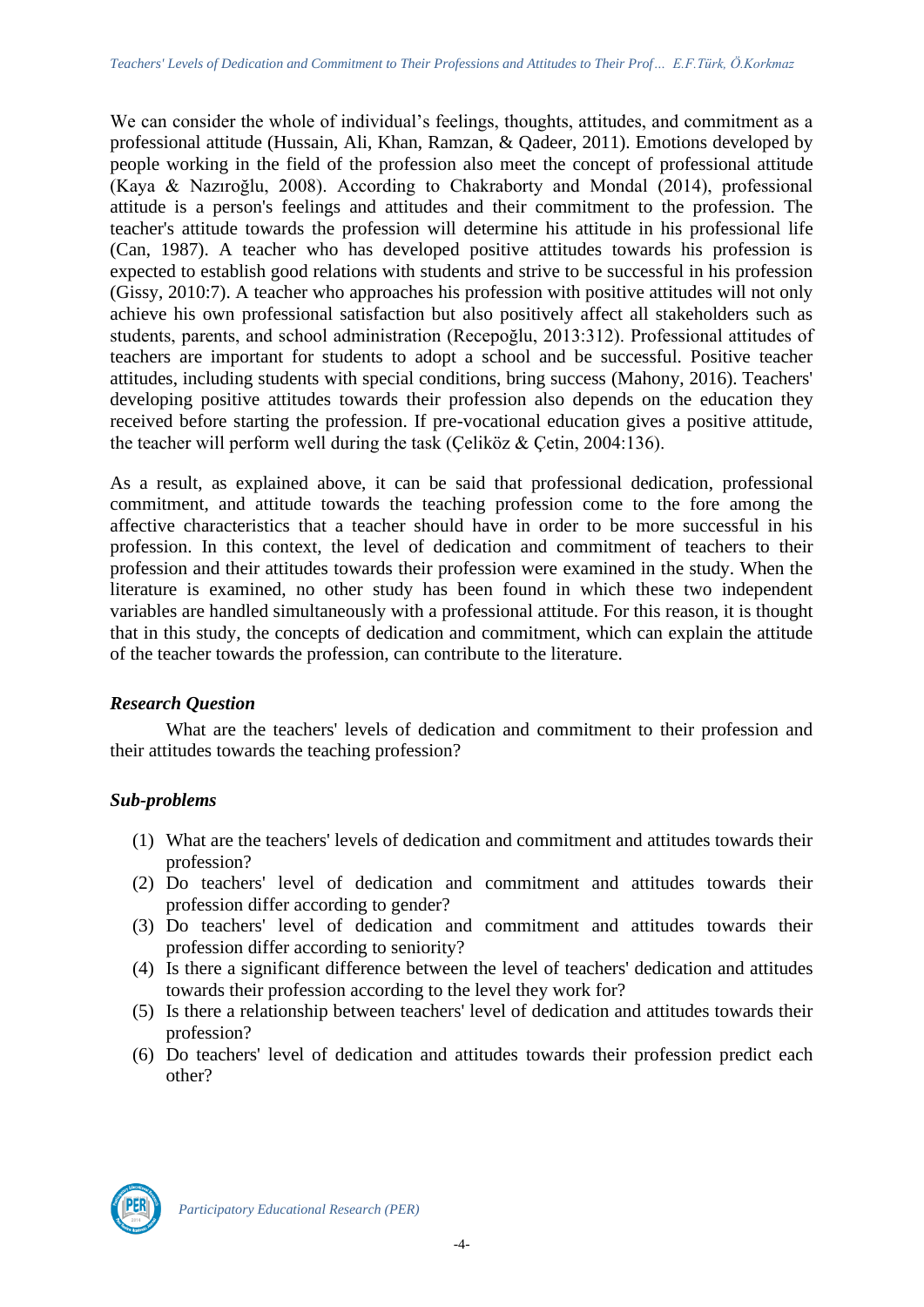### **Method**

#### *Research Model*

The relational screening model was used in the research. The relational screening model is a method that aims to determine the change between two or more variables. Although the application area of this method is very wide, the cause-effect comparison is not made with the data obtained as a result of the scanning method. The data obtained are used to make inferences between the variables (Karasar, 2017:114). In this study, this method was chosen because the relationship between teachers' commitment and dedication to their profession (CTS) and their (ATP) were examined.

## *Research Group*

This research consists of 8860 teachers working in Ordu province and its districts in the 2nd term of the 2020-2021 academic year, and the sample consists of 477 teachers. While choosing the study group of the research, the easy sampling method, one of the sampling methods, was used. The easy sampling method is the sample group that the researcher can easily reach (Köksal, 2018). Attention was also paid to the proportion of the study group. The distribution of the teachers forming the sample by gender and branch is presented in Table 1.

| <b>Branch</b>                       | Gender | <b>Total</b> |     |
|-------------------------------------|--------|--------------|-----|
|                                     | Female | <b>Male</b>  |     |
| Kindergarten Teaching               | 104    | 13           | 117 |
| Classroom teaching                  | 74     | 19           | 93  |
| Math teaching                       | 68     | 31           | 99  |
| English teacher                     | 22     |              | 27  |
| <b>Religious Culture Teaching</b>   | 13     |              | 20  |
| Technology, Art and Sports Branches | 16     | 20           | 36  |
| Social Studies, History Teaching    |        | 16           | 23  |
| Turkish, Literature Teaching        |        | 10           | 21  |
| <b>Science Group Branches</b>       | 29     | 12           | 41  |
| Total                               | 344    | 133          | 477 |

As can be seen in Table 1, since the number of teachers in some branches was less than 20, they were combined with close branches. For example, branches of Information Technologies, Technology and Design, Visual Arts, Music, and Physical Education Teaching are grouped as Technology, Art, and Sports Branches. Social Studies and History Teaching branches Social Studies, History Teaching; Turkish and Turkish Language and Literature branches are Turkish, Literature Teaching; Physics, Chemistry and Biology Teaching branches were grouped as Science Group Branches.

## *Data Collection Tools*

#### *Scale of commitment to teaching profession*

In this study, the Scale of Commitment to the Teaching Profession (ÖMBÖ) developed by Yıldız (2020) was used to determine the level of commitment of teachers to profession. The scale consists of 4 factors and 33 items. The Cronbach Alpha coefficients for the factors range between 0.80 and 0.92, and the McDonald Omega coefficients range between .89 and .94 for the factors. The Cronbach Alpha coefficient of the SMD was determined as 0.93 and the McDonald Omega coefficient as 0.93. Similarly, the Cronbach

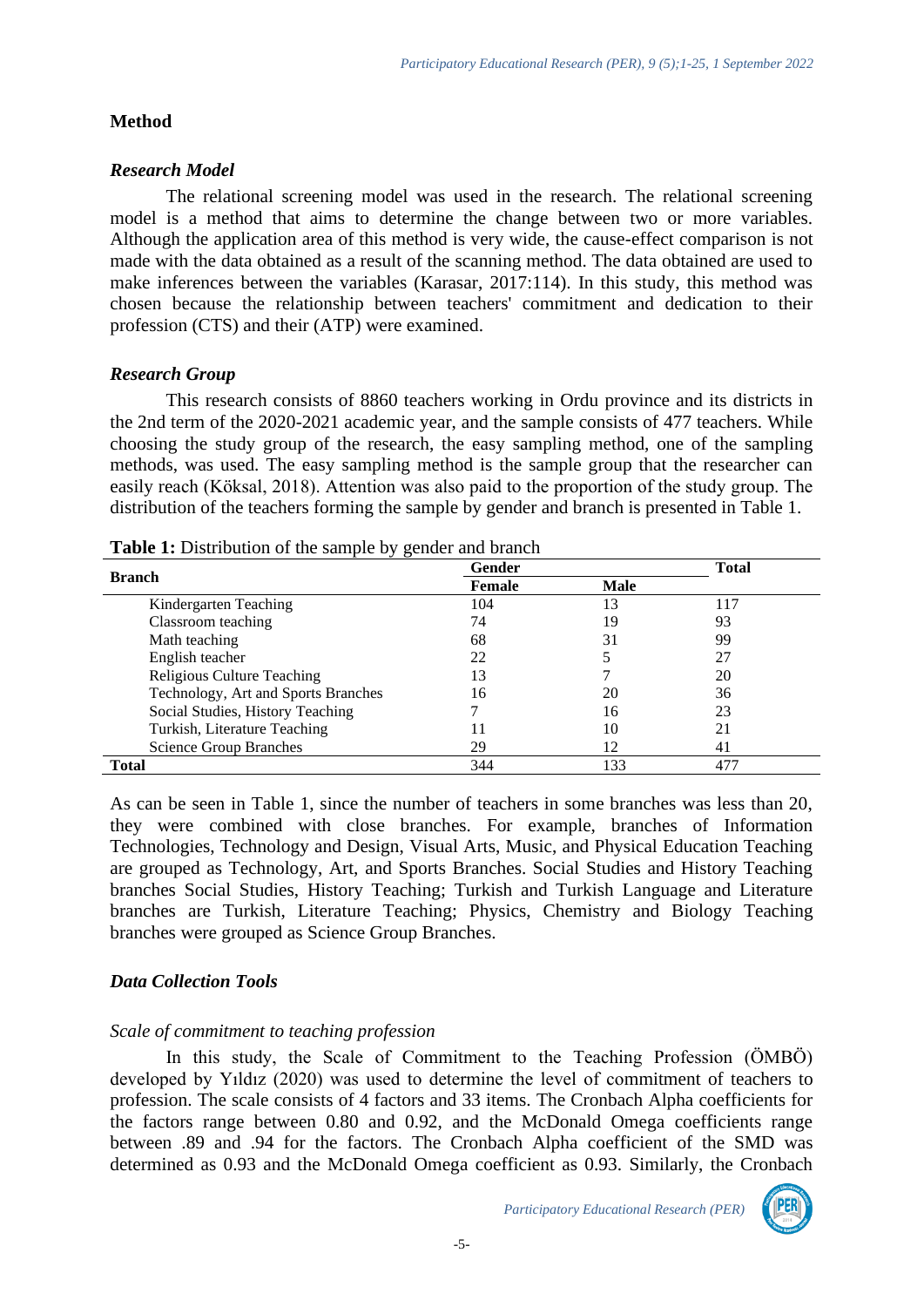Alpha coefficient calculated over the sample group of this study was calculated as 0.93. The scale is a 5-point Likert type.

# *Scale of Dedication to The Teaching Profession*

The Teaching Profession Scale (ÖMAÖ) developed by Kozikoğlu and Senemoğlu (2018) was used to determine the level of teachers' dedication to their teaching profession. The scale consists of 3 factors and 20 items. Cronbach Alpha was calculated as .92 for the factor of commitment to the profession, .86 for the factor of dedication to students, and .70 for the self-sacrificing factor. The total Cronbach Alpha value of the ÖMAÖ was .90. Similarly, the Cronbach Alpha coefficient calculated over the sample group of this study was calculated as 0.92. The scale is a 5-point Likert type

# *Scale of Attitude towards Teaching Profession*

The Attitude towards the Teaching Profession Scale (ÖMYTÖ) developed by Kahramanoğlu, Yokuş, Cücük, Vural, and Şiraz (2018) was used to measure teachers' attitudes towards their profession. The scale consists of a single factor and 12 items. Cronbach Alpha coefficient of the scale was calculated as .85. The reliability coefficients of the two equivalent halves of the scale were between .76 and .80. The overall reliability coefficient of the ÖMYTÖ was calculated as .76. Similarly, the Cronbach Alpha coefficient calculated over the sample group of this study was calculated as 0.87. The scale is a 5-point Likert.

## *Data Collection Process*

Due to the epidemic, the applications could not be made face to face. For this reason, the data collection tools that are applied in the research process were arranged through Google Forms.

## *Data Analysis*

To determine whether parametric analyzes can be performed on the collected data, it was analyzed whether the data were normally distributed, and the results are presented in Table 2.

| <b>Factors</b>                                                     |                                 | Kolmogorov-Smirnov <sub>Skewness</sub><br>(Sig.) |          | <b>Kurtosis</b> |
|--------------------------------------------------------------------|---------------------------------|--------------------------------------------------|----------|-----------------|
| Commitment<br>to                                                   | the F1: Professional dedication | .00                                              | $-0.683$ | 0,146           |
| <b>Teaching Profession</b><br>F <sub>2</sub> : Professional effort |                                 | .00                                              | $-1,226$ | 1,452           |
|                                                                    | F3: Professional value          | .00                                              | $-0,480$ | $-0.094$        |
|                                                                    | F4: Occupational identification | .00.                                             | $-1,285$ | $-0.052$        |
|                                                                    | <b>Total Points</b>             | .00.                                             | $-0,693$ | 0,658           |
| Dedication<br>to                                                   | the F1: Professional commitment | .00                                              | $-1,456$ | 1,414           |
| <b>Teaching Profession</b>                                         | F2: Dedication to students      | .00                                              | $-1,043$ | 1,135           |
|                                                                    | F3: Dedicated work              | .00                                              | $-1,422$ | 1,454           |
|                                                                    | <b>Total Points</b>             | .00.                                             | $-1,472$ | 1,418           |
| <b>Attitude Towards the Teaching Profession</b>                    |                                 | .00                                              | $-1,164$ | 1.460           |

## **Table 3:** Normality test results

It is seen that the significance level of the data collected for all three scales according to the Kolmogorov-Smirnov test results is less than 0.05, in other words, the data are not normally distributed in Table 2. However, since the skewness and kurtosis coefficients are examined, it

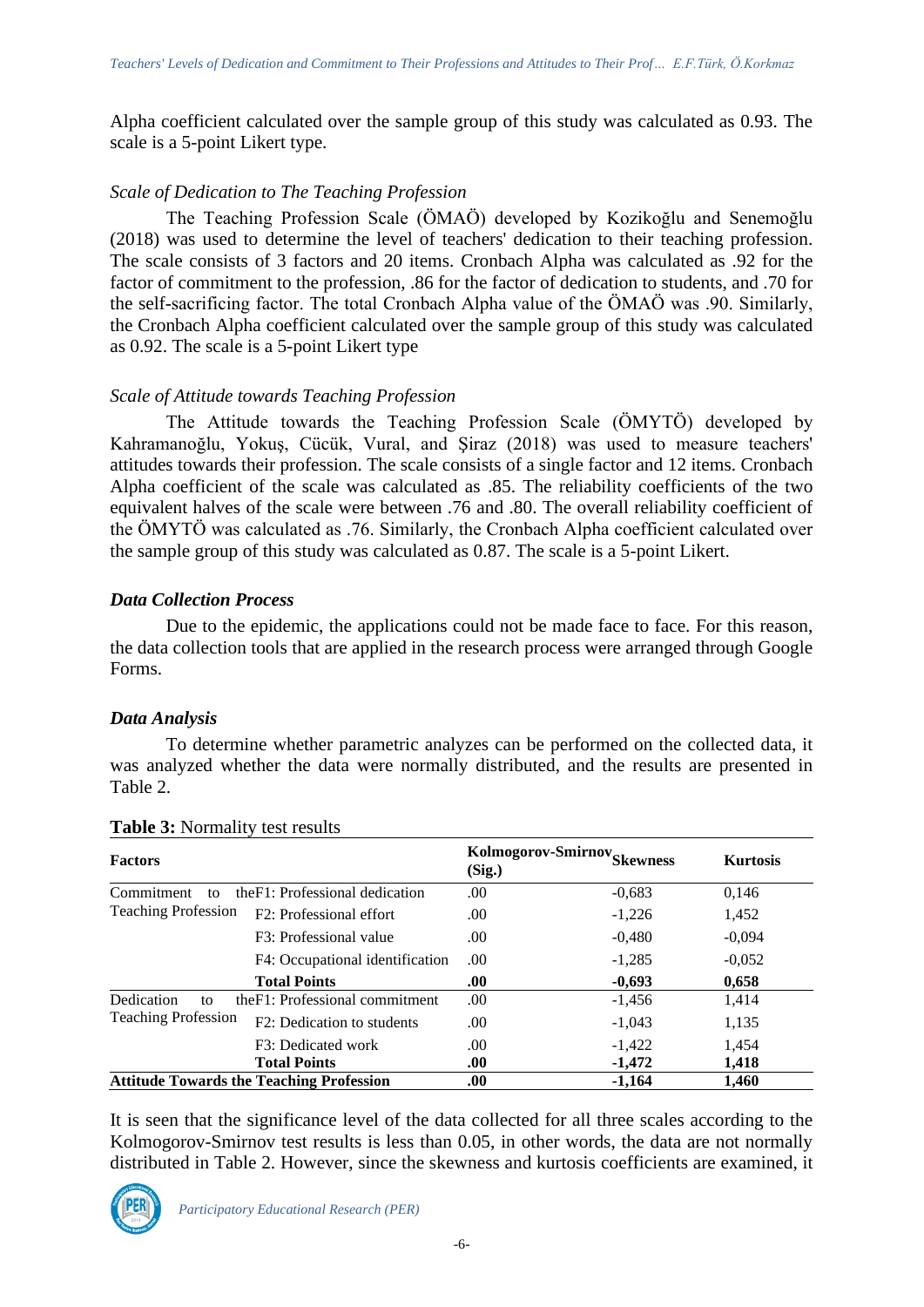is seen that these coefficients are between  $+2$  and  $-2$ , and accordingly, the data can be considered normal (George & Mallery, 2010). The scores obtained in this framework were analyzed using arithmetic mean, t, standard deviation, Anova and Pearson r correlation, and regression analyses.

### **Findings**

The findings regarding teachers' dedication to their teaching profession, commitment, and attitudes towards their profession are summarized in Table 3.

Table 3. Teachers' Levels of Dedication and Engagement to Their Professions and Their Attitudes Towards Their Professions

| <b>Factors</b>                                      | N    | Lowest | Highest X |       | S    |
|-----------------------------------------------------|------|--------|-----------|-------|------|
| the F1: Professional dedication<br>Commitment to    |      | 12     | 60        | 45,9  | 10,1 |
| Teaching Profession F2: Professional effort         |      | 8      | 30        | 27,4  | 2.9  |
| F3: Professional value                              |      | 17     | 40        | 32,1  | 5,1  |
| F4: Occupational identification                     |      | 16     | 35        | 28,9  | 3.6  |
| <b>Total Points</b>                                 |      | 62     | 165       | 134,3 | 17,2 |
| the F1: Professional commitment<br>Dedication<br>to | -477 | 8      | 40        | 34,6  | 5,9  |
| Teaching Profession F2: Dedication to students      |      | 4      | 20        | 16,7  | 2,5  |
| F3: Dedicated work                                  |      | 9      | 40        | 35,1  | 4,3  |
| <b>Total Points</b>                                 |      | 21     | 100       | 86,3  | 10,7 |
| <b>Attitude Towards the Teaching Profession</b>     |      | 16     | 60        | 52.3  | 4,8  |

When Table 3 is examined, the lowest score that can be obtained in the professional dedication factor of the scale of teachers' commitment to their profession was calculated as 12, the highest as 60 and the average as 45.9. The lowest score of the professional effort factor was calculated as 8, the highest as 30 points, and the average as 27.4. The lowest score of the professional value factor was calculated as 17, the highest as 40, and the average was 32.1. The lowest score of the occupational identification factor was 16, the highest was 35, and the average was 28.9. The lowest score that can be taken into the total score of the scale of commitment to the teaching profession (CTP) was calculated as 62, the highest as 165, and the average as 134.3. The averages of the sub-factors and the total score of the scale of CTP were calculated as high. According to these averages, it can be said that teachers' commitment to their profession is high.

The lowest score of the professional commitment factor of the teachers' dedication to their profession scale was calculated as 8, the highest as 40 points and the average as 34.6. The lowest score of the factor of dedication to students was calculated as 4, the highest was 20 points and the average was 16.7. The lowest score of the self-sacrificing factor was calculated as 9, the highest was 40 points, and the average was 35.1. The lowest score that can be taken into the total score of the scale of dedication to the teaching profession was calculated as 21, the highest score as 100, and the average as 86.3. The averages of the sub-factors and the total score of the scale of dedication to the teaching profession were calculated as high. According to these averages, it can be said that teachers' dedication to their profession is high.

When the teachers' attitudes towards the profession was examined, the lowest score was calculated as 16, the highest as 60, and the average was 52.3. The average total score of the scale of attitude towards the teaching profession was calculated as high. According to these averages, it can be said that teachers' ATP are high. Table 4 summarizes the findings on whether the teachers' commitment to their teaching profession, their commitment to their

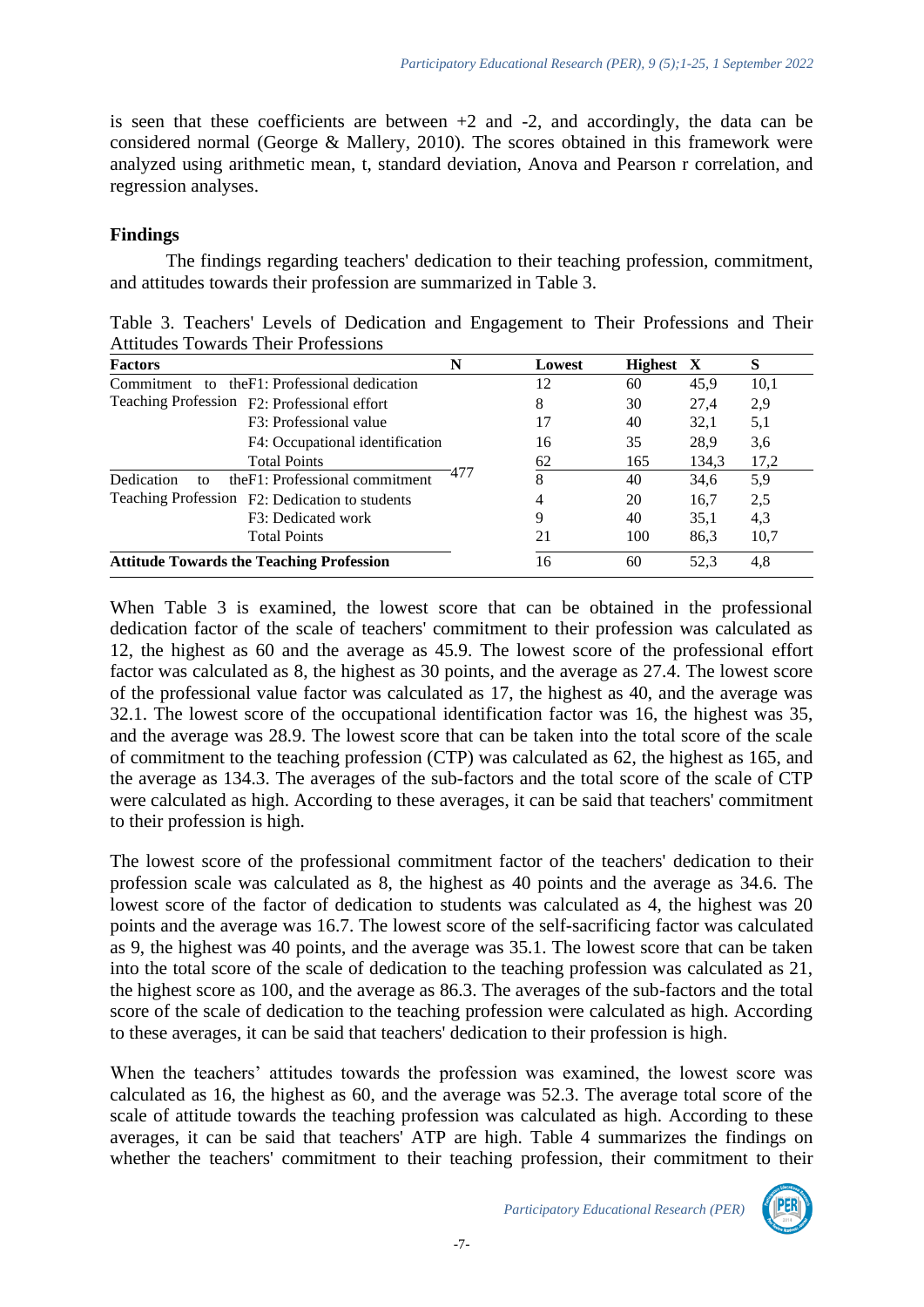teaching profession and their ATP differ according to their gender.

|                                                 |                     |        | N   | X     | S    | t     | sd  | p     |
|-------------------------------------------------|---------------------|--------|-----|-------|------|-------|-----|-------|
| Commitment<br>the<br>to                         | F1:<br>Professional | Female | 344 | 47,0  | 9,7  | 4.076 |     |       |
| <b>Teaching Profession</b>                      | dedication          | Male   | 133 | 42,8  | 10,5 |       |     | 0,000 |
|                                                 | F2:<br>Professional | Female | 344 | 27,7  | 2,6  | 3.745 |     |       |
|                                                 | effort              | Male   | 133 | 26,6  | 3,5  |       |     | 0,000 |
|                                                 | F3:<br>Professional | Female | 344 | 32,1  | 5,1  | 0,424 |     |       |
|                                                 | value               | Male   | 133 | 31,9  | 4,9  |       |     | 0,672 |
|                                                 | F4:<br>Occupational | Female | 344 | 29,4  | 3,6  | 3,432 |     |       |
|                                                 | identification      | Male   | 133 | 28,1  | 3,6  |       |     | 0,001 |
| <b>Total Points</b>                             |                     | Female | 344 | 136,2 | 16,2 | 3,912 |     | 0,000 |
|                                                 |                     | Male   | 133 | 129,4 | 18,6 |       |     |       |
| Dedication<br>the<br>to                         | F1:<br>Professional | Female | 344 | 35,1  | 5,5  | 3,436 | 475 | 0,001 |
| <b>Teaching Profession</b>                      | commitment          | Male   | 133 | 33,1  | 6,7  |       |     |       |
| Dedication<br>F2:<br>to                         |                     | Female | 344 | 16,9  | 2,5  | 1,803 |     | 0,072 |
|                                                 | students            | Male   | 133 | 16,4  | 2,8  |       |     |       |
|                                                 | F3: Dedicated work  | Female | 344 | 35,5  | 3,9  | 3,657 |     |       |
|                                                 |                     |        | 133 | 33,9  | 5,1  |       |     | 0,000 |
| <b>Total Points</b>                             |                     | Female | 344 | 87,5  | 9,6  | 3,818 |     |       |
|                                                 |                     | Male   | 133 | 83,4  | 12,7 |       |     | 0,000 |
| <b>Attitude Towards the Teaching Profession</b> |                     | Female | 344 | 53,1  | 5,4  | 4,852 |     | 0.000 |
|                                                 |                     | Male   | 133 | 50,3  | 6,2  |       |     |       |

**Table 4:** Teachers' Levels of Dedication and Engagement to Their Professions and Attitudes Towards Their Professions by Gender

When Table 4 is examined, the teachers' CTP according to their gender is determined by both the total score  $(t_{(2-475)}=3.912, p<0.05)$  and professional dedication  $(t_{(2-475)}=4.076, p<0.05)$ , professional effort (t<sub>(2-475)</sub> = 3.745, p<0.05) and professional identification (t<sub>(2-475)</sub> = 3.432, p<0.05) factors differed significantly but were similar in terms of professional value factor. When the averages are examined, it is seen that the differentiation is in favor of female teachers. Accordingly, it can be said that female teachers' levels of CTP compared to male teachers are significantly higher than male teachers in terms of professional dedication, professional identification, and total score, and they are similar in terms of professional value.

When Table 4 is examined, the teachers' CTP according to their gender, both the total score  $(t_{(2-475)}=3.818, p<0.05)$  and the commitment to the profession  $(t_{(2-475)}=3.436, p<0.05)$  and selfsacrificing and self-sacrificing work  $(t_{(2-475)}=3.657, p<0.05)$  factors differ significantly, however, it is different in terms of dedication to students. When the averages are examined, it is seen that the differences are in favor of female teachers. According to this, it can be said that female teachers' level of dedication to the profession is significantly higher than male teachers in terms of commitment to the profession, self-sacrificing work, and total score, compared to male teachers, and similar in terms of devotion to students.

When Table 4 is examined, it is seen that teachers' APT differ significantly in terms of the total score ( $t_{(2-475)}$ =4.852, p<0.05) according to their gender. When the averages are examined, it is seen that the differentiation is in favor of female teachers. According to this, it can be said that female teachers' ATP are significantly higher than male teachers in terms of total scores compared to male teachers. The findings regarding the level of commitment of teachers to their teaching profession by seniority are summarized in Table 5.

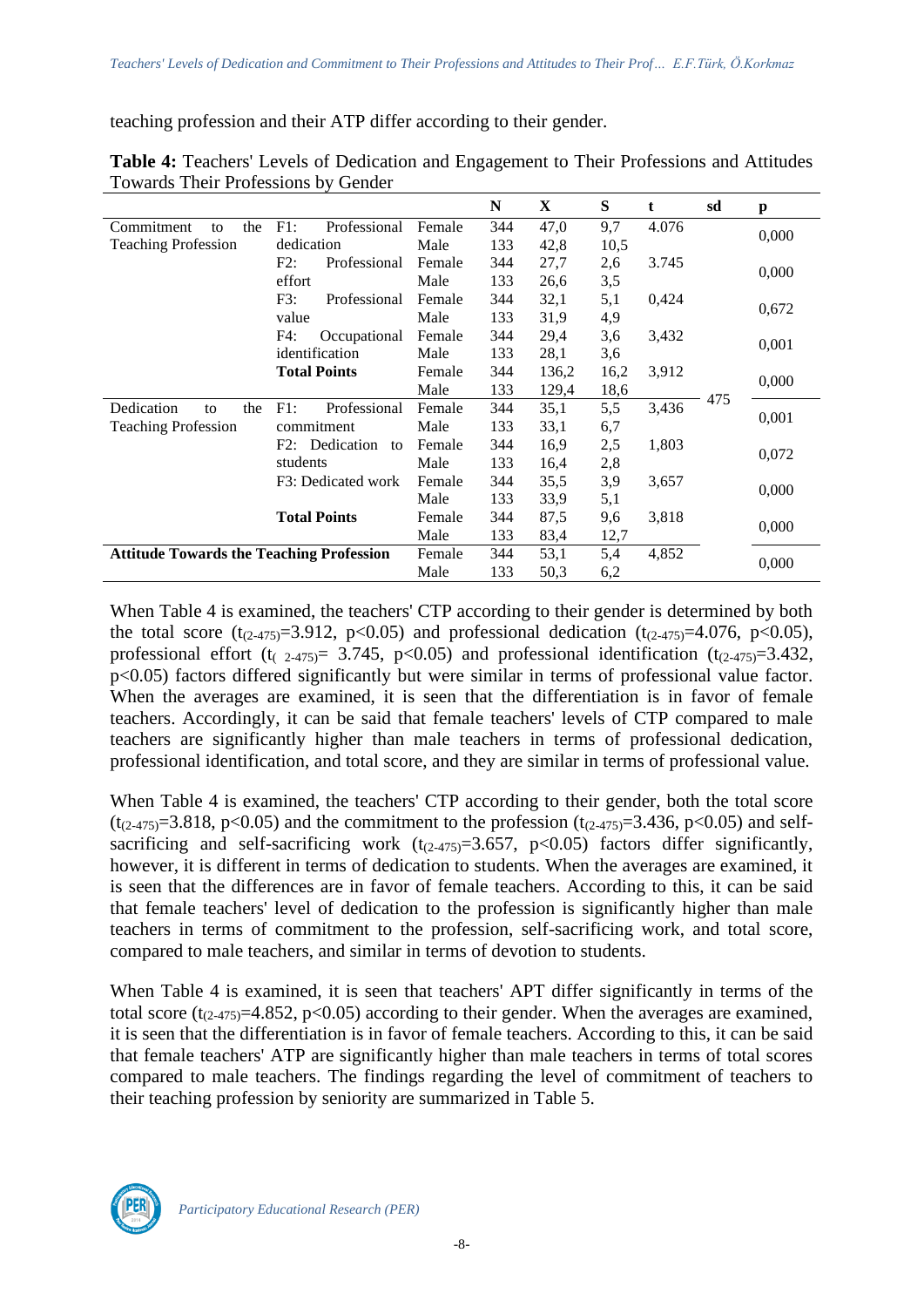| <b>Factors</b>                  | Level              | N   | $\mathbf X$ | S    |  |
|---------------------------------|--------------------|-----|-------------|------|--|
| F1: Professional dedication     | 1-5 Years          | 87  | 47,1        | 9,2  |  |
| <b>Total Score</b>              | 6-10 Years         | 153 | 43,5        | 10,1 |  |
|                                 | 11-15 Years        | 100 | 48,0        | 9,6  |  |
|                                 | 16-20 Years        | 47  | 44,4        | 11,1 |  |
|                                 | 21 Years and above | 90  | 47,0        | 10,5 |  |
| F2: Professional effort         | 1-5 Years          | 87  | 47,0        | 9,2  |  |
|                                 | 6-10 Years         | 153 | 43,5        | 10,1 |  |
|                                 | 11-15 Years        | 100 | 48,0        | 9,6  |  |
|                                 | 16-20 Years        | 47  | 44,4        | 11,1 |  |
|                                 | 21 Years and above | 90  | 47,0        | 10,5 |  |
| F3: Professional value          | 1-5 Years          | 87  | 33,2        | 4,6  |  |
|                                 | 6-10 Years         | 153 | 31,2        | 4,9  |  |
|                                 | 11-15 Years        | 100 | 31,9        | 5,4  |  |
|                                 | 16-20 Years        | 47  | 32,6        | 5,7  |  |
|                                 | 21 Years and above | 90  | 32,2        | 4,7  |  |
| F4: Occupational identification | 1-5 Years          | 87  | 29,3        | 3,5  |  |
| <b>CTP</b>                      | 6-10 Years         | 153 | 28,5        | 3,6  |  |
|                                 | 11-15 Years        | 100 | 28,9        | 3,4  |  |
|                                 | 16-20 Years        | 47  | 29,0        | 4,6  |  |
|                                 | 21 Years and above | 90  | 29,6        | 3,6  |  |
|                                 | 1-5 Years          | 87  | 137,4       | 16,1 |  |
|                                 | 6-10 Years         | 153 | 130,2       | 16,3 |  |
|                                 | $11-15$ Years      | 100 | 136,3       | 17,6 |  |
|                                 | 16-20 Years        | 47  | 132,7       | 20,2 |  |
|                                 | 21 Years and above | 90  | 136,9       | 16,6 |  |

**Table 5:** Teachers' Level of Occupation by Seniority

When Table 5 is examined, it is seen that there are differences in the averages in terms of seniority among teachers' levels of commitment to their profession. The results of the analysis of variance to understand whether these differences are significant or not are summarized in Table 6.

|           | Table 6: The Difference Between Teachers' Levels of Commitment to Their Professions by |  |  |  |  |  |
|-----------|----------------------------------------------------------------------------------------|--|--|--|--|--|
| Seniority |                                                                                        |  |  |  |  |  |

|                        |            | <b>of</b><br><b>Sum</b> |                | Average              |       |      | <b>Difference</b>                          |
|------------------------|------------|-------------------------|----------------|----------------------|-------|------|--------------------------------------------|
|                        |            | <b>Squares</b>          | sd             | оf<br><b>Squares</b> | F     | p    |                                            |
| F1: Professional       | Between G. | 1668,228                | $\overline{4}$ | 417,057              | 4,148 | ,003 | Between 6-10 years<br>$\bullet$            |
| dedication             | Withing G. | 47456,980               | 472            | 100,544              |       |      | and 1-5, 11-15 and                         |
|                        | Total      | 49125,208               | 476            |                      |       |      | over 21                                    |
| F2: Professional       | Between G. | 111,738                 | $\overline{4}$ | 27,934               | 3,208 | ,013 | Between 1-5 and 6-                         |
| effort                 | Withing G. | 1668,228                | $\overline{4}$ | 417,057              |       |      | 10 and 16-20                               |
|                        | Total      | 47456,980               | 472            | 100,544              |       |      | Between 6-10 years<br>٠<br>and 21 and over |
| F3: Professional       | Between G. | 49125,208               | 476            |                      | 2,334 | ,055 | N <sub>0</sub>                             |
| value                  | Withing G. | 111,738                 | $\overline{4}$ | 27,934               |       |      |                                            |
|                        | Total      | 4110,405                | 472            | 8,708                |       |      |                                            |
| F4:                    | Between G. | 72,087                  | $\overline{4}$ | 18,022               | 1,348 | ,251 | No                                         |
| Occupational           | Withing G. | 6310,911                | 472            | 13,371               |       |      |                                            |
| identification         | Total      | 6382,998                | 476            |                      |       |      |                                            |
| <b>CTP</b> Total Score | Between G. | 4544,854                | $\overline{4}$ | 1136,213             | 3,933 | ,004 | Between 6-10 years and                     |
|                        | Withing G. | 136357,603              | 472            | 288,893              |       |      | 1-5, 11-15, over 21                        |
|                        | Total      | 140902,457              | 476            |                      |       |      |                                            |

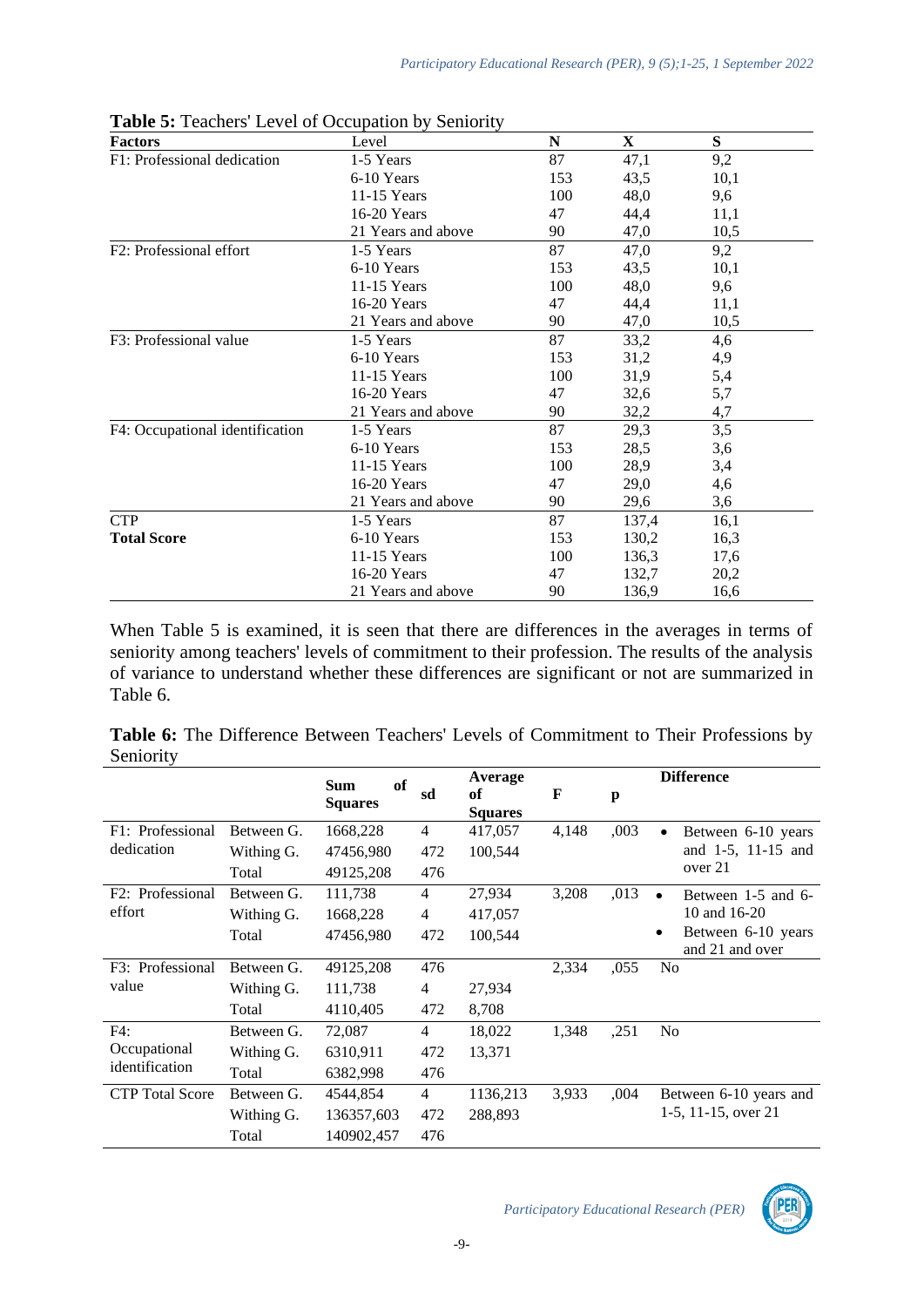When Table 6 is examined, it is seen that there is a significant difference between the professional commitment levels of teachers according to their years of seniority  $(f<sub>(4)</sub> - f<sub>(4)</sub>)$  $472$ )=4.148, p<0.05). According to the results of the LSD test conducted to determine the source of the difference, it was determined that the differentiation was between teachers with 6-10 years of seniority and teachers with more than 1-5, 11-15, and 21 years of seniority. When the averages in Table 6 are examined, it can be said that the professional dedication levels of teachers with 6-10 years of seniority are significantly lower than other seniority groups.

When Table 6 is examined, it is seen that there is a significant difference between the professional effort of teachers  $(f_{(4-472)}=3.208, p<0.05)$  according to their years of seniority. According to the results of the LSD test conducted to determine the source of the difference, it was determined that the differentiation was between teachers with 1-5 years of seniority, teachers with 6-10 and 16-20 years of seniority, and teachers with 6-10 years of seniority and teachers with more than 21 years of seniority. When the averages are examined in Table 6, it is seen that the professional effort levels of the teachers with 1-5 years of seniority are significantly lower than those of the 6-10 and 16-20 seniority groups and that the professional effort levels of the teachers with 6-10 years of seniority are more than 21 years old. can be said to be significantly lower than

When Table 6 is examined, it is seen that there is a significant difference between the level of commitment of teachers to their profession according to their years of seniority and the total score of CTP ( $f_{(4-472)}=3.933$ , p<0.05). According to the results of the LSD test conducted to determine the source of the difference, it was determined that the differentiation was between teachers with 6-10 years of seniority and teachers with more than 1-5, 11-15, and 21 years of seniority. When the averages in Table 6 are examined, it can be said that the level of commitment to the profession of teachers with 6-10 years of seniority is significantly lower than other seniority groups. The findings regarding the level of commitment of teachers to their teaching profession by seniority are summarized in Table 7.

| <b>Factors</b>                                                         | Level              | N   | X    | ${\bf S}$ |
|------------------------------------------------------------------------|--------------------|-----|------|-----------|
| F1: Professional commitment                                            | 1-5 Years          | 87  | 34,7 | 5,6       |
| F2: Dedication to students<br>F3: Dedicated work<br><b>Total Score</b> | 6-10 Years         | 153 | 33.5 | 5,8       |
|                                                                        | $11-15$ Years      | 100 | 34,9 | 6,8       |
|                                                                        | 16-20 Years        | 47  | 34,4 | 6,7       |
|                                                                        | 21 Years and above | 90  | 35,9 | 4,6       |
|                                                                        | 1-5 Years          | 87  | 16,6 | 2,4       |
|                                                                        | 6-10 Years         | 153 | 16,4 | 2,7       |
|                                                                        | $11-15$ Years      | 100 | 16,5 | 2,8       |
|                                                                        | 16-20 Years        | 47  | 17,4 | 2,4       |
|                                                                        | 21 Years and above | 90  | 17,3 | 2,2       |
|                                                                        | 1-5 Years          | 87  | 35,2 | 3,9       |
|                                                                        | 6-10 Years         | 153 | 34,9 | 4,1       |
|                                                                        | $11-15$ Years      | 100 | 34,4 | 5,6       |
|                                                                        | 16-20 Years        | 47  | 35,9 | 4,2       |
|                                                                        | 21 Years and above | 90  | 35,6 | 3,5       |
| Dedication to the Teaching Profession1-5 Years                         |                    | 87  | 86,4 | 10,2      |
|                                                                        | 6-10 Years         | 153 | 84,8 | 9,9       |
|                                                                        | $11-15$ Years      | 100 | 85,8 | 13,7      |
|                                                                        | 16-20 Years        | 47  | 87,7 | 10,9      |
|                                                                        | 21 Years and above | 90  | 88,8 | 7,9       |

**Table 7:** Teachers' Level of Dedication to Their Professions by Seniority

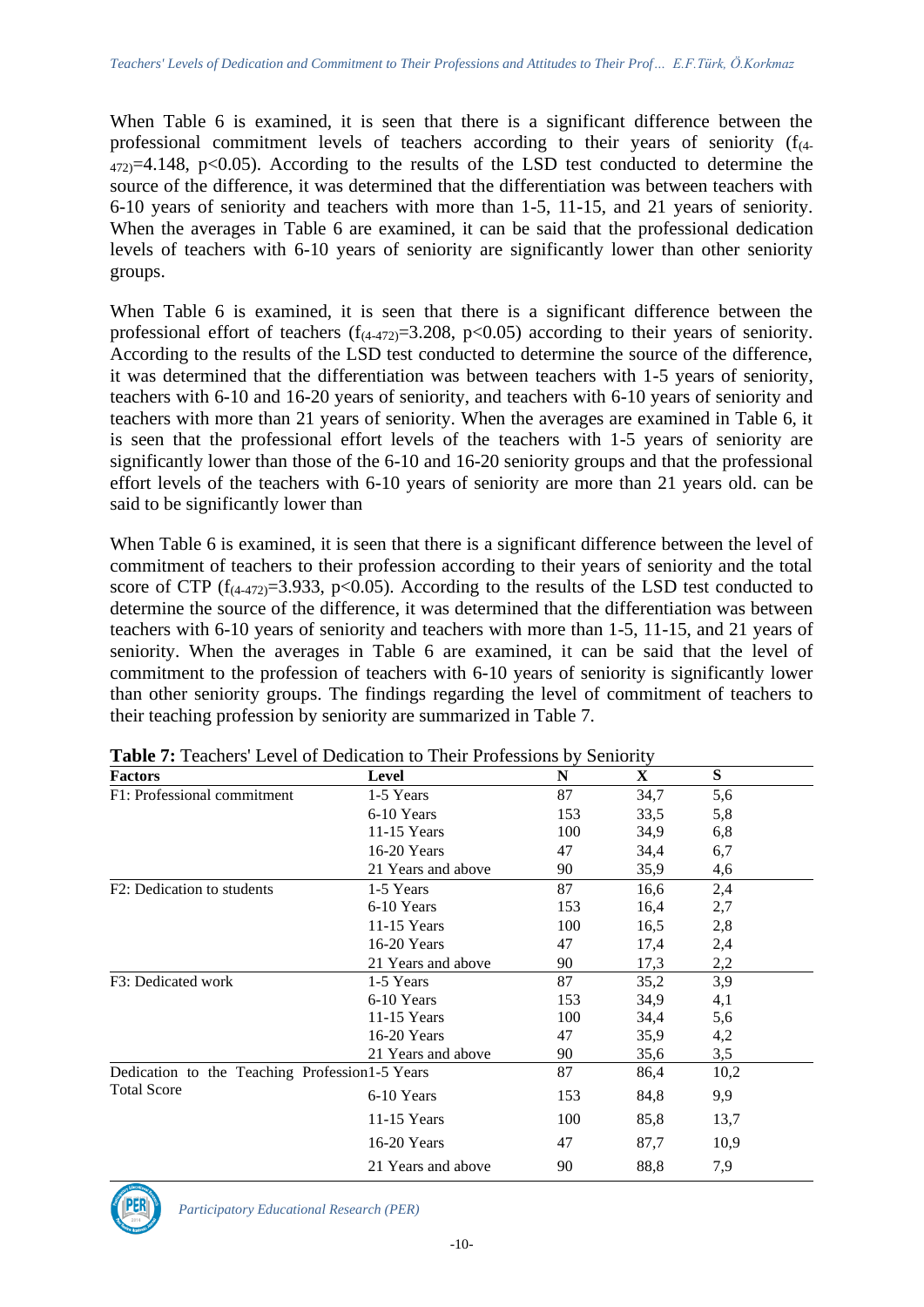When Table 7 is examined, it is seen that there are differences in the averages in terms of seniority among teachers' levels of dedication to their profession. The results of the analysis of variance to understand whether these differences are significant or not are summarized in Table 8.

|                     |            | Sum of<br><b>Squares</b> | sd             | Average<br>of<br><b>Squares</b> | $\mathbf F$ | $\mathbf{p}$ | <b>Difference</b> |
|---------------------|------------|--------------------------|----------------|---------------------------------|-------------|--------------|-------------------|
| Professional<br>F1: | Between G. | 349,744                  | $\overline{4}$ | 87,436                          | 2,524       | ,040         | Between<br>- 6-   |
| commitment          | Withing G. | 16351,011                | 472            | 34,642                          |             |              | 10 years and      |
|                     | Total      | 16700,755                | 476            |                                 |             |              | over 21           |
| F2: Dedication to   | Between G. | 73,122                   | $\overline{4}$ | 18,281                          | 2,764       | ,027         | Between 6-        |
| students            | Withing G. | 3121,234                 | 472            | 6,613                           |             |              | 10 years and      |
|                     | Total      | 3194,356                 | 476            |                                 |             |              | $16-20$<br>years  |
|                     |            |                          |                |                                 |             |              | and over 21       |
| F3:<br>Dedicated    | Between G. | 105,908                  | $\overline{4}$ | 26,477                          | 1,412       | ,229         | N <sub>0</sub>    |
| work                | Withing G. | 8850,206                 | 472            | 18,750                          |             |              |                   |
|                     | Total      | 8956,113                 | 476            |                                 |             |              |                   |
| Dedication to the   | Between G. | 1004.023                 | $\overline{4}$ | 251,006                         | 2,196       | ,068         | N <sub>0</sub>    |
| Teaching            | Withing G. | 53939,100                | 472            | 114,278                         |             |              |                   |
| Profession<br>Total | Total      | 54943.124                | 476            |                                 |             |              |                   |
| Score               |            |                          |                |                                 |             |              |                   |

**Table 8:** The Difference Between Teachers' Levels of Commitment to Their Professions by Seniority

When Table 8 is examined, it is seen that there is a significant difference between the professional commitment levels of teachers according to their years of seniority  $(f_{(4)})$  $472$  = 2.524, p<0.05). According to the results of the LSD test conducted to determine the source of the difference, it was determined that the differentiation was between teachers with 6-10 years of seniority and teachers with more than 21 years of seniority. When the averages in Table 8 are examined, it can be said that the professional commitment levels of teachers with a seniority of 6-10 years are significantly lower than those of teachers with a seniority of more than 21 years.

When Table 8 is examined, it is seen that there is a significant difference between the levels of teachers' dedication to their profession according to their seniority years  $(f_{(4-472)}=2.764,$ p<0.05). According to the results of the LSD test conducted to determine the source of the difference, it was determined that the differentiation was between teachers with 6-10 years of seniority and teachers with 16-21 and more than 21 years of seniority. When the averages in Table 8 are examined, it can be said that the professional dedication levels of teachers with 6- 10 years of seniority are significantly lower than those with 16-21 and more than 21 years of seniority. The findings regarding teachers' attitudes towards the teaching profession by seniority are summarized in Table 9.

| Table 9: Teachers' Attitudes Towards Their Professions by Seniority |  |  |  |
|---------------------------------------------------------------------|--|--|--|
|---------------------------------------------------------------------|--|--|--|

| <b>Factors</b>                    |     | Level                     |     |      | O   |  |
|-----------------------------------|-----|---------------------------|-----|------|-----|--|
| <b>Attitude</b><br><b>Towards</b> | the | <b>Teaching</b> 1-5 Years | 87  | 52,9 | 6.3 |  |
| <b>Profession</b>                 |     | 6-10 Years                | 153 | 51,5 | 6,0 |  |
|                                   |     | $11-15$ Years             | 100 | 52,7 | 5,3 |  |
|                                   |     | 16-20 Years               | 47  | 52,8 | 6,0 |  |
|                                   |     | 21 Years and above        | 90  | 52.7 | 5,1 |  |

When Table 9 is examined, it is seen that there are differences in the averages in terms of

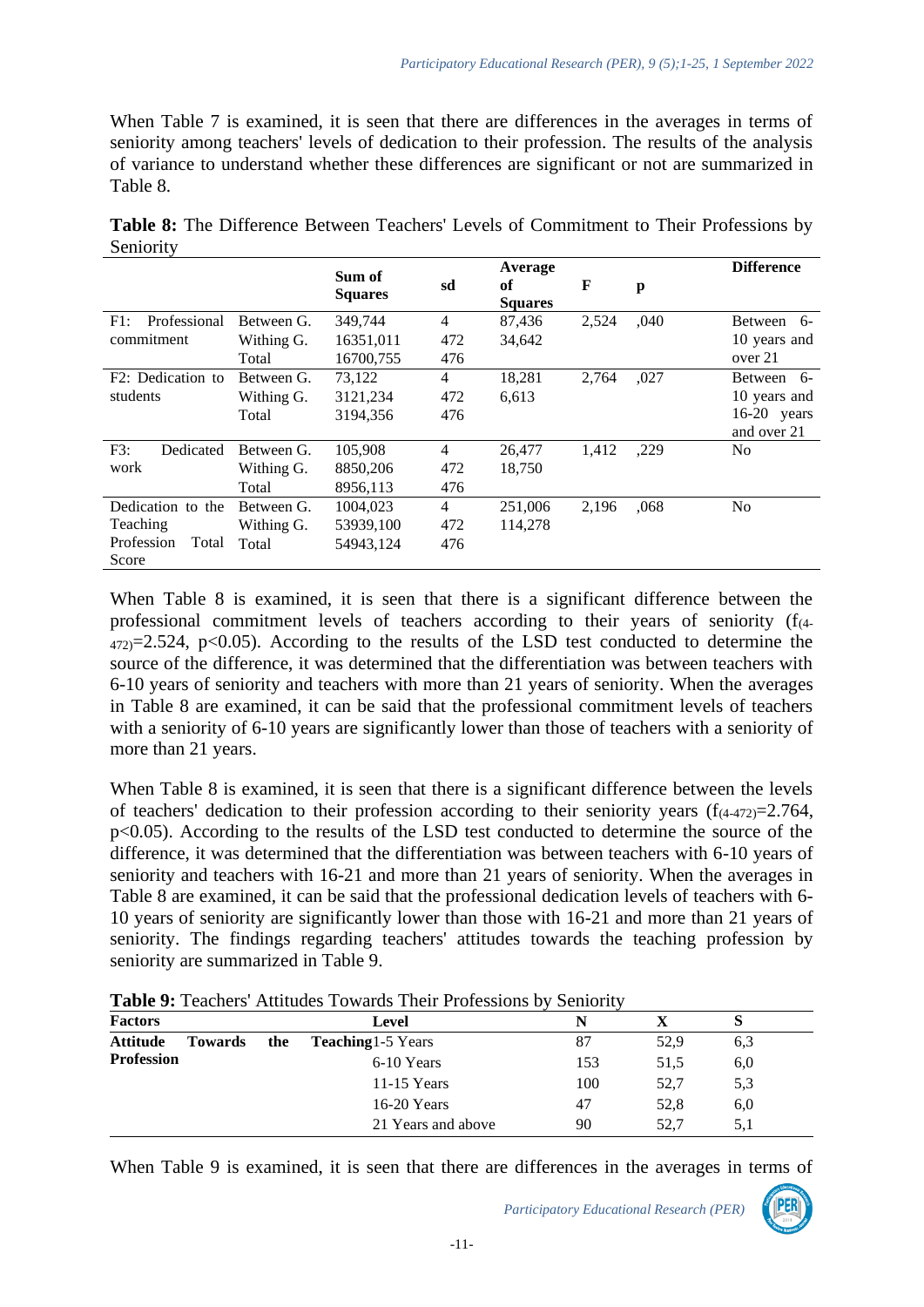seniority among the attitudes of teachers towards their profession. The results of the analysis of variance to understand whether these differences are significant or not are summarized in Table 10.

| Table 10: The Difference Between Teachers' Levels of Attitudes towards their Professions by |  |
|---------------------------------------------------------------------------------------------|--|
| Seniority                                                                                   |  |

|          |                | Sum of         |     | Average |                |      | <b>Difference</b>        |
|----------|----------------|----------------|-----|---------|----------------|------|--------------------------|
|          |                |                | sd  | of      | F              | р    |                          |
|          |                | <b>Squares</b> |     |         | <b>Squares</b> |      |                          |
| Attitude | <b>Between</b> | 157,688        | 4   | 39.422  | 1.175          | ,321 | $\overline{\phantom{a}}$ |
|          | Groups         |                |     |         |                |      |                          |
|          | In-group       | 15833,436      | 472 | 33,545  |                |      |                          |
|          | Total          | 15991,124      | 476 |         |                |      |                          |
|          |                |                |     |         |                |      |                          |

When Table 10 is examined, it is observed that there is no significant difference between the attitudes of teachers towards their profession according to their years of seniority  $(f_{(4)}-f_{(4)})$  $472$  = 1.175, p > 0.05). Accordingly, it can be said that teachers' attitudes towards the teaching profession are similar according to their years of seniority. The findings regarding the teachers' level of dedication to their profession and their commitment to their teaching profession and their attitudes towards their teaching profession are summarized in Table 11.

|                |                        |              |                          | F2:                      | F3:                      | <b>Dedication to the</b>   |                          |
|----------------|------------------------|--------------|--------------------------|--------------------------|--------------------------|----------------------------|--------------------------|
|                |                        |              | F1: Prof.                | <b>Dedication to</b>     | <b>Dedicated</b>         | <b>Teaching Profession</b> |                          |
|                |                        |              | comm.                    | students                 | work                     | <b>Total Score</b>         | Attitude                 |
| F1:            | <b>Professional</b>    | $\mathbf{r}$ | $,818$ <sup>**</sup> )   | $,356$ <sup>(**)</sup> ) | $,337$ <sup>(**)</sup> ) | $,673$ <sup>**</sup> )     | $,624$ <sup>**</sup> )   |
| dedication     |                        | p            | .000                     | ,000                     | ,000                     | ,000                       | ,000                     |
|                |                        | N            | 477                      | 477                      | 477                      | 477                        | 477                      |
| F2:            | <b>Professional</b>    | $\mathbf{r}$ | $,605$ <sup>**</sup> )   | $,254$ <sup>(**)</sup> ) | $,397$ <sup>(**)</sup> ) | $,555$ <sup>(**)</sup> )   | $,587$ <sup>(**)</sup> ) |
| effort         |                        | p            | ,000                     | ,000                     | ,000                     | ,000                       | ,000                     |
|                |                        | N            | 477                      | 477                      | 477                      | 477                        | 477                      |
| F3:            | <b>Professional</b>    | $\mathbf{r}$ | $,388$ <sup>(**)</sup> ) | $,555$ <sup>(**)</sup>   | $,425$ <sup>**</sup> )   | $,519$ <sup>**</sup> )     | $,511$ <sup>**</sup> )   |
| value          |                        | p            | ,000                     | ,000                     | ,000                     | ,000                       | ,000                     |
|                |                        | N            | 477                      | 477                      | 477                      | 477                        | 477                      |
| <b>F4:</b>     | Occupational           | $\mathbf{r}$ | $,392$ <sup>(**)</sup> ) | $,444$ <sup>(**)</sup> ) | $,595$ <sup>(**)</sup> ) | $,563$ <sup>(**)</sup> )   | $,595$ <sup>(**)</sup> ) |
| identification |                        | p            | ,000                     | ,000                     | ,000                     | ,000                       | .000                     |
|                |                        | N            | 477                      | 477                      | 477                      | 477                        | 477                      |
|                | <b>CTP Total Score</b> | r            | $,785$ <sup>(**)</sup> ) | $,511$ (**)              | $,519$ <sup>**</sup> )   | $,765$ <sup>(**)</sup> )   | $,746$ <sup>**</sup> )   |
|                |                        | p            | .000                     | ,000                     | ,000                     | ,000                       | ,000                     |
|                |                        | N            | 477                      | 477                      | 477                      | 477                        | 477                      |

**Table 11:** The Relationship Between Teachers' Levels of Commitment and Commitment to Their Professions and Their Attitudes Towards Their Professions

According to Table 11, when the correlation coefficients between teachers' levels of dedication and commitment to their profession and their ATP are examined,  $r = .818$  ( $p < 0.01$ ) between professional dedication and commitment to the profession, r= .673 (p) between the total score of dedication to the teaching profession. Between  $\langle 0.01 \rangle$  and attitude, r= .624 ( $p<0.01$ ), linear positive and high, between dedication to students  $r= .356$  ( $p<0.01$ ) and selfsacrificing r= .337 (It was determined that there was a linear positive and low-level significant relationship at the level of  $p<0.01$ .  $r= .605$  ( $p<0.01$ ) between professional effort and commitment to the profession,  $r = .519$  ( $p < 0.01$ ) between the total score of dedication to the teaching profession, and  $r = .587$  (p<0.01) between attitude It was determined that there was a linear positive and moderate correlation between dedication to students,  $r = .254$  ( $p < 0.01$ ), and

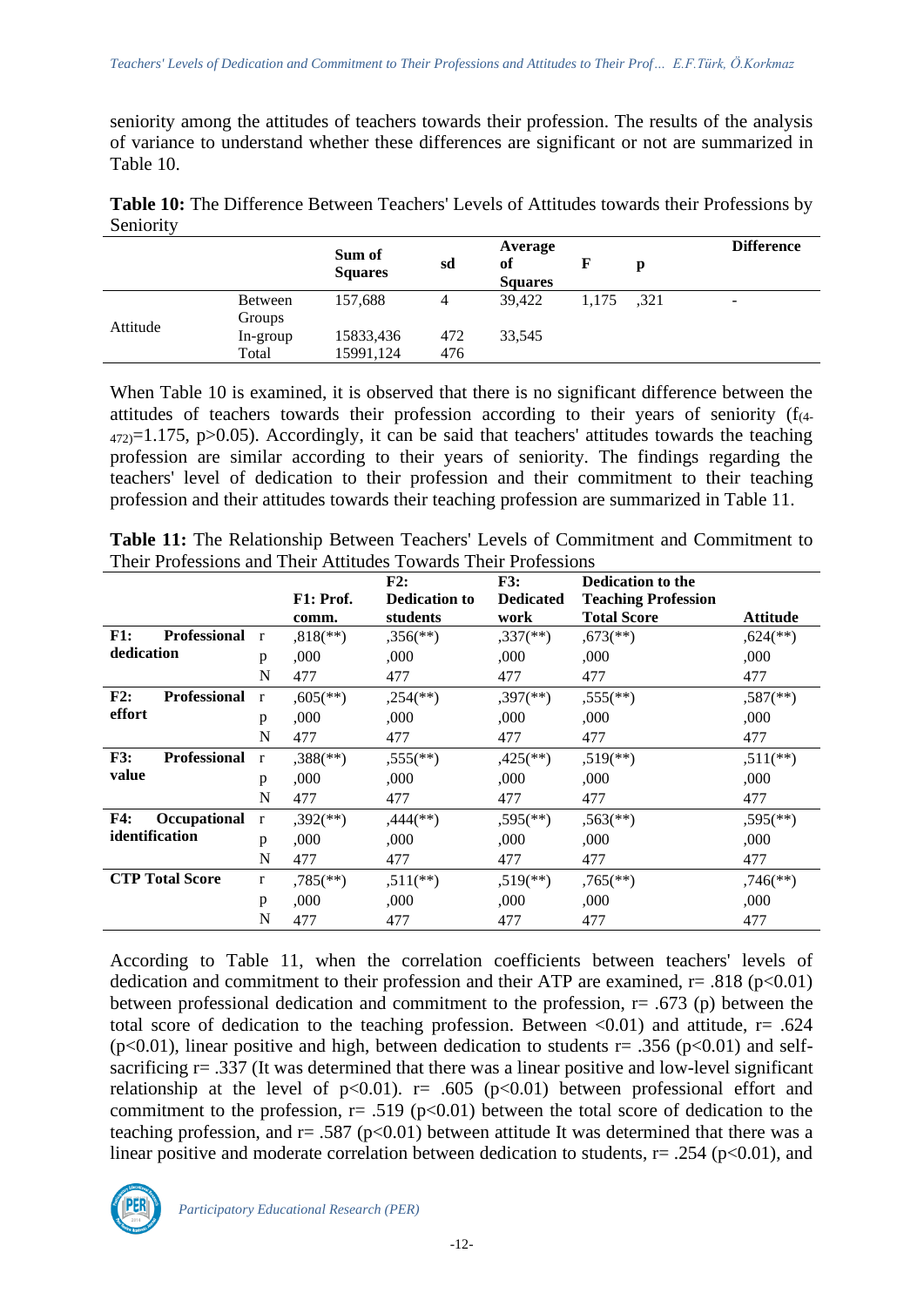$r=$  .397 (p<0.01) between self-sacrificing work, linearly positive and at a low level. Between professional value and commitment to the profession,  $r = .388$  ( $p < 0.01$ ), linear positive and low level, between the total score of dedication to the teaching profession  $r = .519$  (p<0.01), between attitude  $r = .511$  It was determined that there was a linear positive and moderately significant correlation between  $p<0.01$ ), dedication to students, r= .555 ( $p<0.01$ ), and r= .425 (p<0.01) between self-sacrificing work.

r= .392 (p<0.01) between professional identification and commitment to the profession, r= .563 (p<0.01) between total score of dedication to the teaching profession,  $r = .595$  (p<0.01) between attitude, It was determined that there was a linear positive and moderately significant relationship between devotion to students at the level of  $r = .444$  ( $p < 0.01$ ) and between selfsacrificing work at the level of  $r = .595$  ( $p < 0.01$ ).  $r = .785$  ( $p < 0.01$ ) between the total score of CTP and commitment to the profession,  $r = .765$  ( $p < 0.01$ ) between the total score of commitment to the teaching profession,  $r = .746$  ( $p < 0$ ), between the attitude ( $p < 0.01$ ) level, there is a linear positive and moderately significant correlation between dedication to students, r= .511 ( $p<0.01$ ) and self-sacrificing work at r= .519 ( $p<0.01$ ) level. detected. The findings regarding the prediction of teachers' level of dedication and commitment to their profession and their attitudes towards the teaching profession are summarized in Table 12.

**Table 12:** Predicting Attitudes Towards Their Professions by Teachers' Levels of Commitment and Engagement to Their Professions

| <b>Variable</b>                                                                                                                                                                                                                                                                                                                    | В                              | SE <sub>B</sub> |                          |       |        |      |  |  |
|------------------------------------------------------------------------------------------------------------------------------------------------------------------------------------------------------------------------------------------------------------------------------------------------------------------------------------|--------------------------------|-----------------|--------------------------|-------|--------|------|--|--|
| <b>Still</b>                                                                                                                                                                                                                                                                                                                       | 15,750                         | 1,466           | $\overline{\phantom{a}}$ |       | 10.745 | ,000 |  |  |
| Commitment<br>to                                                                                                                                                                                                                                                                                                                   | the<br>,190                    | ,016            | ,564                     | 0,318 | 12.201 | ,000 |  |  |
| <b>Teaching Profession</b>                                                                                                                                                                                                                                                                                                         |                                |                 |                          |       |        |      |  |  |
| Dedication<br>to                                                                                                                                                                                                                                                                                                                   | the<br>.128                    | .025            | .238                     | 0,056 | 5.139  | .000 |  |  |
| <b>Teaching Profession</b>                                                                                                                                                                                                                                                                                                         |                                |                 |                          |       |        |      |  |  |
| $R=0,762, R^2=0,580$                                                                                                                                                                                                                                                                                                               |                                |                 |                          |       |        |      |  |  |
|                                                                                                                                                                                                                                                                                                                                    | $F(2, 474) = 327,585, p=0,000$ |                 |                          |       |        |      |  |  |
| $\mathbf{v}$ $\mathbf{v}$ $\mathbf{v}$ $\mathbf{v}$ $\mathbf{v}$ $\mathbf{v}$ $\mathbf{v}$ $\mathbf{v}$ $\mathbf{v}$ $\mathbf{v}$ $\mathbf{v}$ $\mathbf{v}$ $\mathbf{v}$ $\mathbf{v}$ $\mathbf{v}$ $\mathbf{v}$ $\mathbf{v}$ $\mathbf{v}$ $\mathbf{v}$ $\mathbf{v}$ $\mathbf{v}$ $\mathbf{v}$ $\mathbf{v}$ $\mathbf{v}$ $\mathbf{$ | $0.180$ m                      |                 |                          |       |        |      |  |  |

 $Y=15,750+0,190$  Commitment + 0,128 Devotion

When the results of the regression analysis are examined in Table 12, it is seen that the levels of CTP and the Variable of CTP together explain 58% of the variance in the scores of the ATP ( $F_{(2, 474)} = 327,585$ ,  $p < 0.05$ ). It is seen that the  $F = 327.585$  value calculated for the significance of the regression model and its  $p=0.000$  significance level are the same as the F value for the significance of the model in the ANCOVA application, and the variance explained by the regression model is equal to the variance explained by the ANCONA model. Accordingly, it can be said that the levels of CTP and the scores of Dedications to the Teaching Profession, which are included in the analysis as independent (predictive) variables, are important predictors of the attitude scores, in other words, they are effective on their attitudes towards the teaching profession. The findings regarding the prediction of teachers' level of dedication to their profession and their attitudes towards their teaching profession and their commitment to their teaching profession are summarized in Table 13.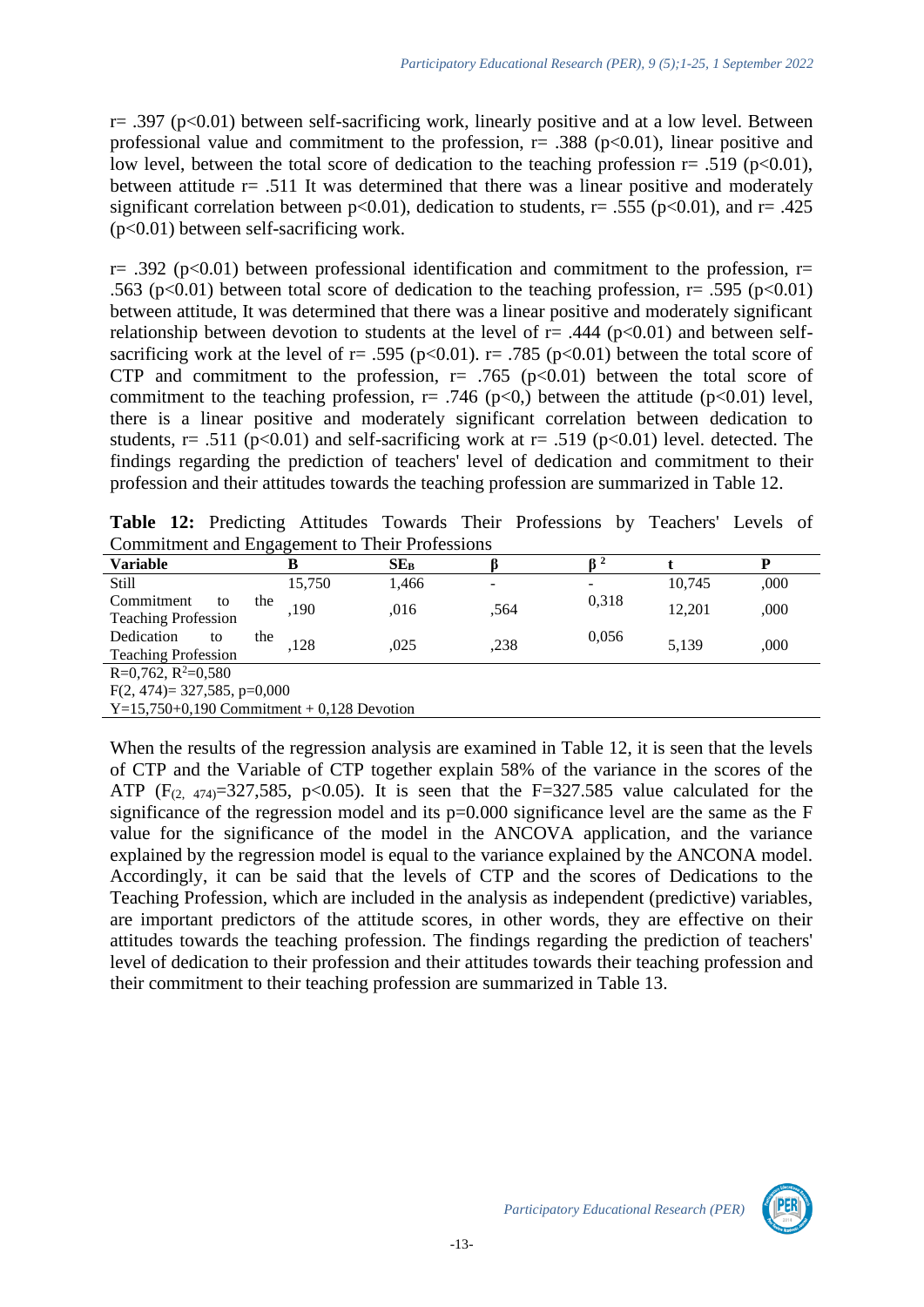| <b>Variable</b>                          | в     | SE <sub>B</sub> |      |       |        | D    |  |
|------------------------------------------|-------|-----------------|------|-------|--------|------|--|
| <b>Still</b>                             | 1,852 | 4,203           | -    |       | .441   | .660 |  |
| Dedication to the Teaching               | .772  | .056            | .482 | 0.232 | 13,881 | ,000 |  |
| Profession                               |       |                 |      |       |        |      |  |
| Attitude towards the Teaching 1,257      |       | .103            | ,424 | 0.058 | 12.201 | ,000 |  |
| Profession                               |       |                 |      |       |        |      |  |
| $R=0,828, R^2=0,685$                     |       |                 |      |       |        |      |  |
| $F(2, 474) = 515,197, p=0,000$           |       |                 |      |       |        |      |  |
| $Y=1,852+0,772$ Devotion +1,257 Attitude |       |                 |      |       |        |      |  |

**Table 13:** Predicting Professional Commitment Levels by Teachers' Levels of Commitment and Attitudes to Their Professions

When the results of the regression analysis are examined in Table 13, it is seen that the variables of Commitment to Teaching Profession and attitude together explain 68% of the variance in the scores of CTP ( $F_{(2,474)} = 515,197, p < 0.05$ ). It is seen that the F=515,197 value calculated for the significance of the regression model and its p=0.000 significance level are the same as the F value for the significance of the model in the ANCOVA application, and the variance explained by the regression model is equal to the variance explained by the ANCONA model. Accordingly, it can be said that the scores of Dedication to the Teaching Profession and attitude scores included as independent (predictive) variables in the analysis are important predictors of the levels of Commitment to the Teaching Profession, in other words, they are effective on the levels of Commitment to the Teaching Profession. The findings regarding the prediction of teachers' level of commitment to their profession and their attitudes towards their teaching profession and their commitment to their teaching profession are summarized in Table 14.

**Table 14:** Prediction of Professional Commitment Levels by Teachers' Levels of Commitment and Attitudes to Their Professions

| <b>Variable</b>                                  | в      | $SE_{B}$ |      | $\beta^2$ |        | P    |  |  |
|--------------------------------------------------|--------|----------|------|-----------|--------|------|--|--|
| <b>Still</b>                                     | 14,501 | 2,852    |      |           | 5,085  | ,000 |  |  |
| 412, Attitude towards the Teaching<br>Profession |        | .080     | ,222 | 0.049     | 5,139  | ,000 |  |  |
| 375, Commitment to the Teaching<br>Profession    |        | ,027     | .600 | 0.360     | 13,881 | ,000 |  |  |
| $R=0,780, R^2=0,608$                             |        |          |      |           |        |      |  |  |
| $F(2, 474) = 367,302, p=0,000$                   |        |          |      |           |        |      |  |  |
| $Y=14.501+0412$ Attitude +0.375 Commitment       |        |          |      |           |        |      |  |  |

When the results of the regression analysis are examined in Table 14, it is seen that the variables of Commitment to Teaching Profession and attitude together explain 61% of the variance in the scores of CTP ( $F_{(2,474)}$ =367,302, p<0.05). It is seen that the F=367,302 value calculated for the significance of the regression model and its p=0.000 significance level are the same as the F value for the significance of the model in the ANCOVA application, and the variance explained by the regression model is equal to the variance explained by the ANCOVA model. Accordingly, it can be said that the scores of CTP and attitude scores included as independent (predictive) variables in the analysis are important predictors of the levels of commitment to the teaching profession, in other words, they are effective on the levels of commitment to the teaching profession. As a result, it can be said that these three variables predict each other at a significant level.

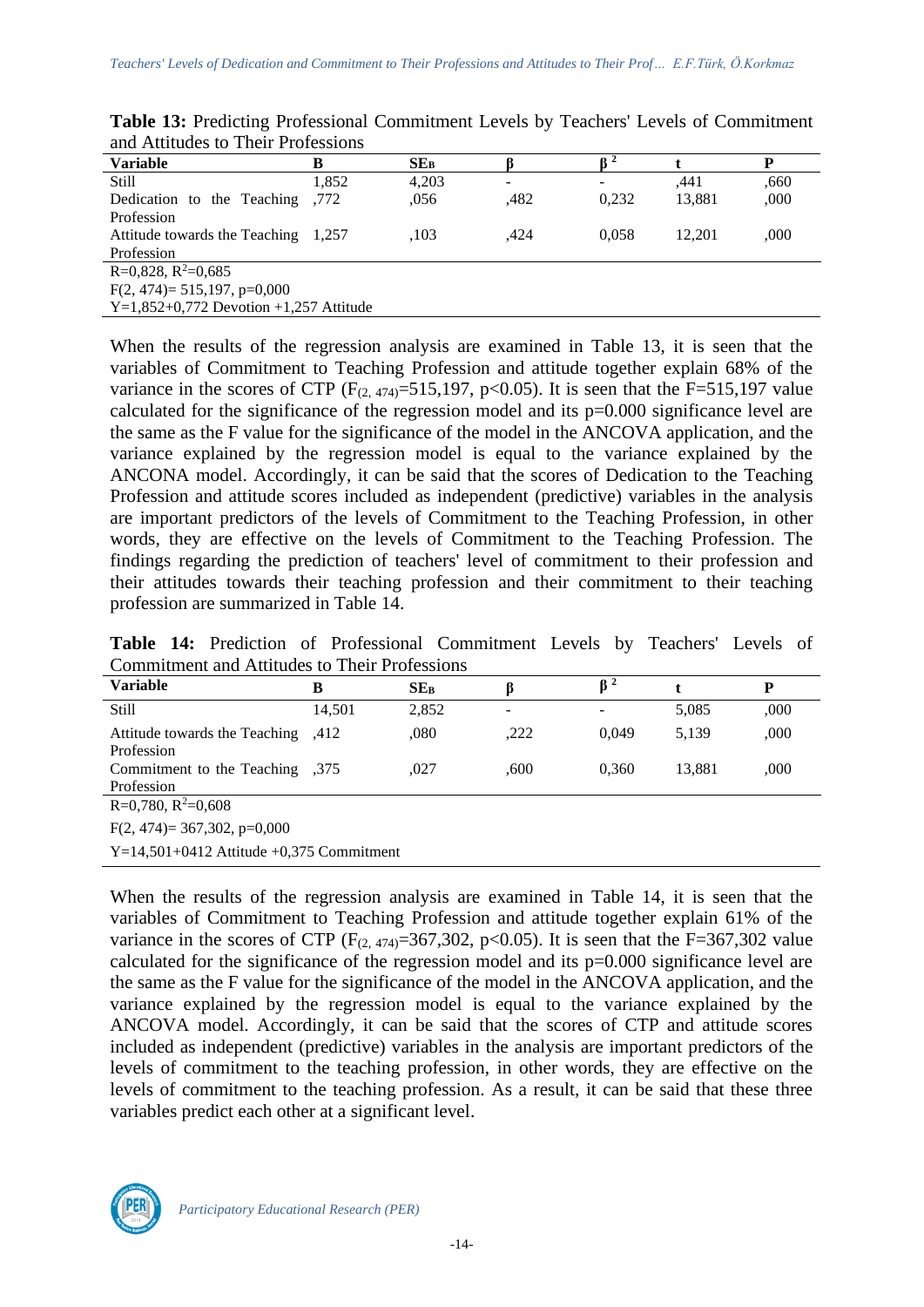#### **Discussion, Conclusions and Recommendations**

According to the results obtained in the study, it was determined that teachers' professional dedication, professional commitment, and teachers' attitudes towards the profession were high. When the relevant literature was reviewed, similar results were obtained regarding devotion (Sivik, 2018; Altunay, 2017; Kozikoğlu, 2016; Altunel, 2015; Ekinci, 2012). In the study conducted by Örer (2020), it was stated that the teachers were committed to their profession during the task process, and they showed self-sacrificing working attitudes during the professional work process. In the study conducted by Delima (2015) they found that teachers' professional commitment levels are high and at the same time, there is a positive relationship between their professional dedication and their professional performance. In the study of Crossman and Harris (2006) it was concluded that the group with high job satisfaction of teachers was in independent and privately managed schools, while teachers working in foundation schools had low job satisfaction. In his study, Michel (2013) determined that teachers who have just started their teaching profession do their job with passion and their professional dedication is quite high. In addition, Doğan (2015) and Afacan (2011) found that teachers' organizational commitment was moderate in their studies, while Arjunan and Balamurugan (2013) found teachers' professional commitment at medium and low levels in their study. Bozdaş (2013) determined the professional dedication of teachers at a low level in his study. As a result of the research, it is detected that the teachers' commitment to their profession is at a high level.

When the relevant literature was reviewed, Ataç (2019) found a high level of teachers' commitment to their profession in his study. In the study conducted by Ünal (2015), it was determined that the professional commitment levels of teachers were above the middle. Similar to these studies, Bogler and Nir's (2014), Sorensen and McKim (2014), Okçu (2011), and Karataş and Güleş (2010) studies determined the level of commitment to be high. It is also possible to come across those who found different results in their studies. Uğraşoğlu and Çağanağa (2017), Karagüzel (2012), Güçlü and Zaman (2011) determined in their study that teachers' organizational commitment levels are moderate. In the study of Yeşilyurt (2015), teachers' commitment to the school was determined as medium level. As a result of the research, it was seen that the professional commitment of the teachers was at a high level.

In the literature on teachers' professional attitudes, Gürler's (2020) study with 422 teachers found that teachers' professional attitude levels were high. In the study conducted by Küçük (2012), it was determined that music teachers had positive attitudes towards their profession. Şenol (2004) obtained positive results by examining teachers' professional attitudes and perceptions about school management in his study. Doğan (2017), Karatekin, Merey, and Keçe (2015) and Dönmez and Uslu (2013) examined the professional attitudes of social studies teachers in their studies and found their level of attitude to be high. Khan, Nadeem and Basu (2013) examined the professional attitudes of secondary school teachers and determined their professional attitudes to be moderate or less positive. At the same time, teachers saw their profession as a stressful profession. As a result of the research, it was seen that the professional attitudes of the teachers, in general, were at a high level.

The level of CTP of female teachers compared to male teachers was found to be significantly higher in terms of professional dedication, professional identification, and total score, and similar in terms of professional value. When the relevant literature was examined, Zedef's (2017) study found that female teachers had higher levels of commitment than male teachers in the sub-dimension of continuance commitment. Uştu (2014) found female teachers' professional commitment to be higher than male teachers. Some studies show that female

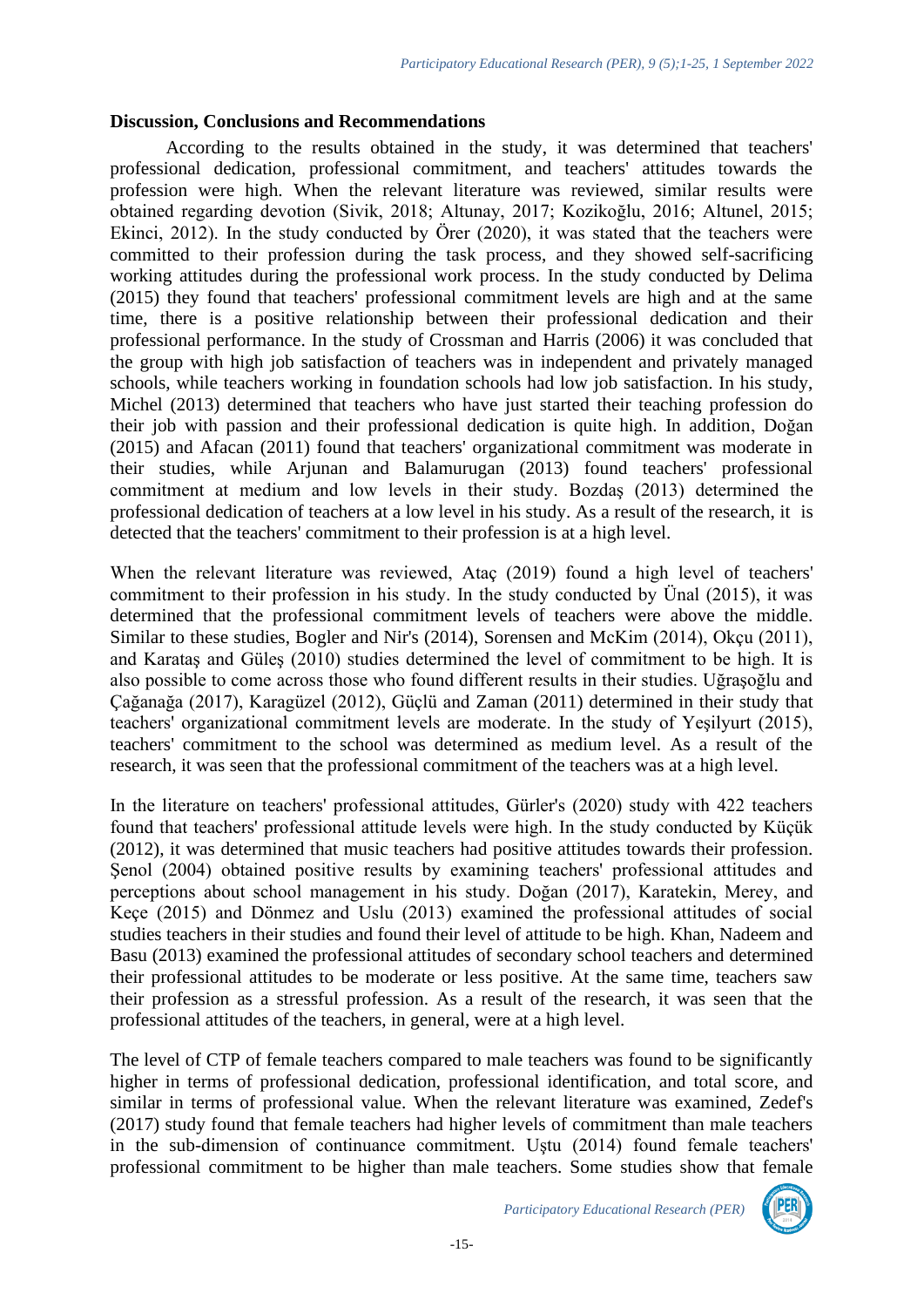teachers have higher professional commitment than male teachers (Jackson, 2004; Koslovsk & Dov, 2001; Mcclurg, 1999; Blau & Lunz, 1998; Fresko, Kfir & Nasser 1997). Çoban and Demirtaş (2011) found that male teachers' professional commitment is higher than female teachers in their study. In the study of Karayazı (2020), the organizational commitment of physical education teachers was found to be significant in favor of male teachers. Dermircan (2019) found that male teachers' professional commitment levels were higher than female teachers. In addition to these studies, some studies did not find a significant difference between male and female professional commitment (Uğraşoğlu & Çağanağa, 2017; Sorensen & McKim, 2014; Goulet & Singh, 2002; Hung & Liu, 1999; Morrow & Wirth 1989). As a result of the research, it was seen that the professional commitment of female teachers compared to male teachers is at a higher level.

Compared to male teachers, female teachers were found to be significantly higher than male teachers in terms of commitment to the profession, self-sacrificing work, and total score, and similar in terms of devotion to students. Looking at the studies in the literature, Yıldırım (2019) and Ekinci (2012) found that female teachers have higher levels of dedication to the profession than male teachers. In the study conducted by Keskin (2005), it was determined that female teachers' level of dedication to schoolwork was higher than that of male teachers. Doğan (2015) examined the organizational commitment levels of teachers working in private education institutions in his study and found that male teachers had higher levels of commitment than female teachers. In addition to these studies, they could not detect any difference in teachers' commitment levels by gender (Sivik, 2018; Bulut, 2018; Bahadır & Certel, 2016; Altunel, 2015; Arslan & Günay, 2015; Arslanhan, 2014; Babil, 2009; Crossman & Harris, 2006). ). As a result of the research, it was seen that the professional dedication of teachers was at a high level. However, there are also quite a few studies that have determined that teachers' commitment levels do not differ by gender.

It has been found that female teachers' attitudes towards the teaching profession are significantly higher than male teachers in terms of their total score. İpek (2015) found that the professional attitudes of female teachers were higher than male teachers in the study she conducted with teachers working in basic education. Aşkar and Erden (1987) concluded in their study that the professional attitude levels of female teachers are higher than male teachers. Doğan (2017) found that the professional attitudes of teachers did not differ according to gender in the study he conducted with social studies teachers. Contrary to these studies, Eraslan and Çakıcı (2011), Karahan (2005) and Driver (1997) found that male teachers' professional attitude levels are higher than female teachers. Gürler (2020) found in his study that the professional attitude levels of teachers do not differ according to gender. There are also studies that have similar results to Gürler's (2020) result (Sadık & Korkmaz, 2011; Eş, 2010; Korkmaz, 2009; Semerci & Semerci, 2004; Şenol, 2004). This research illustrates that the professional attitudes of the teachers, in general, were at a high level.

According to the seniority of the teachers, professional dedication levels of teachers with 6-10 years of seniority are lower than other seniority groups. The professional effort levels of teachers with 1-5 years of seniority are lower than those of 6-10 and 16-20 seniority groups, and the professional effort levels of teachers with 6-10 years of seniority are lower than those of teachers with more than 21 years of seniority. It was concluded that the level of commitment to the profession of teachers with 6-10 years of seniority is lower than other seniority groups. In his study, Ataç (2019) found that the emotional commitment of teachers with a professional year of 5 years or less is higher than those of teachers with professional seniority of 6-10 years, and the emotional commitment of teachers with a seniority of 21 years

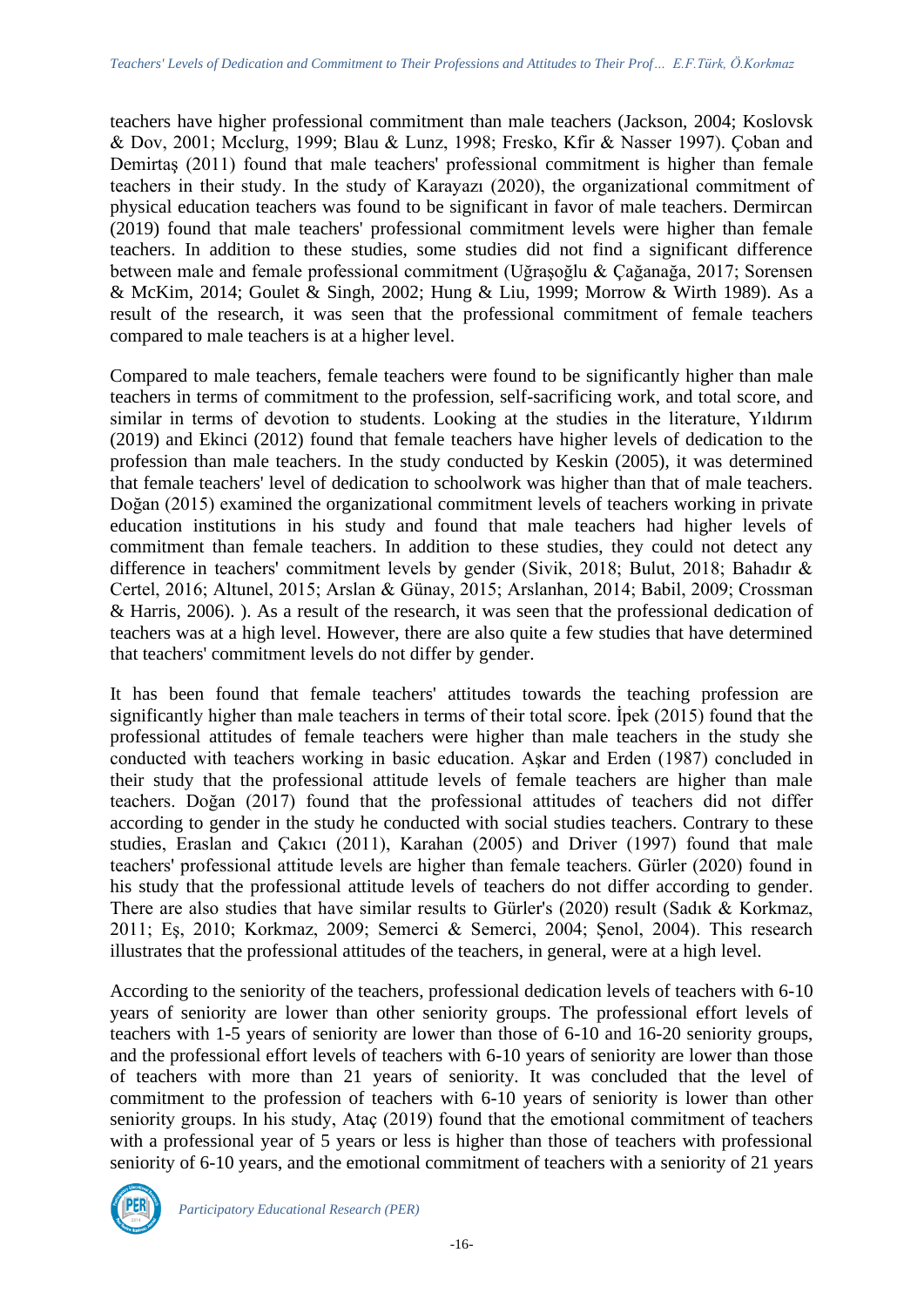is higher. Çoban and Demirtaş (2011) determined that teachers' organizational commitment is higher than that of teachers with professional seniority of 21 years or more. In his study, Uştu (2014) determined that the emotional commitment of teachers with professional seniority of 21 years and above is higher than other teachers. In addition to these studies, Uğraşoğlu and Çağanağa (2017), Ünal (2015), Kurşunoğlu, Bakay, and Tanrıöğen (2010), Cha (2008), Fresko et al. (1997) did not detect any differentiation in the professional commitment of teachers according to their years of seniority. As a result of the research, it is obvious that the fact that teachers have less seniority, as in this research, reduces professional commitment.

According to the seniority of the teachers, the professional commitment levels of the teachers who have 6-10 years of seniority are lower than the teachers who have more than 21 years of seniority. It has been understood that the professional dedication levels of teachers with 6-10 years of seniority are lower than teachers with 16-21 and more than 21 years of seniority. Kandemir (2019) determined that teachers with 0-5 years of professional seniority have higher professional dedication than other teachers. In his study, Sivik (2018) found that teachers with 11-15 years of organizational commitment and 16 years or more were higher than teachers with 1-5 years and 6-10 years of service. Altunay (2017) saw in his study that his professional dedication increased as seniority increased. Kızıl (2014) The professional dedication levels of teachers with a seniority of 21 years and above were higher than the other teachers. Mathieu and Zajac (1990) found that organizational commitment increases linearly with increasing seniority. Contrary to these studies, some studies have determined that professional dedication does not differ according to seniority (Çoban, 2020; Yıldırım, 2019; Doğan, 2015; Arslan & Günay, 2015; Arslanhan, 2014; Afacan 2011; Babil, 2009; Crossman & Harris, 2006). As a result of the said studies, it appears that the fact that teachers have less seniority, as in this research, reduces professional commitment. Teachers may experience reluctance as a result of fatigue for 6-10 years as a result of the intense work of teachers with the enthusiasm of starting the profession during the 1-5 years of their profession and the school administrations giving more tasks to newly appointed teachers to learn the process.

It is observed that there is no difference between the level of teachers' ATP and their attitudes according to their years of seniority. Accordingly, it has been observed that teachers' attitudes towards the teaching profession are similar according to their years of seniority. Kaya (2020) did not find a significant relationship between the levels of professional attitude and seniority in his study with physics, chemistry, and biology teachers. İpek (2015) stated in his study with teachers working in basic education that teachers' professional attitudes do not differ according to seniority. Akbaş (2008) did not find a significant relationship between teachers' professional attitudes and years of seniority. Contrary to these studies, Dursun (2019) in his study with visual arts teachers determined that teachers who have worked for 11 years or more have higher professional attitudes than teachers who have worked for 1-5 years. Eskici (2013) and Korkmaz (2009) found differences in teachers' attitudes towards the constructivist approach and their attitudes towards the quality of life according to their seniority. Karahan (2005) determined that the professional attitudes of teachers with 16-20 years of seniority are higher than other teachers. The outcome of the research shows that that there is no differentiation between the attitudes of teachers' seniority towards their profession.

There is a linear positive and high-level correlation between professional dedication and commitment to the profession, between total score of dedication to the teaching profession and attitude, and a linear positive and low-level relationship between dedication to students and self-sacrificing work. There is a linear positive and moderate relationship between professional effort and commitment to the profession, between the total score of dedication to

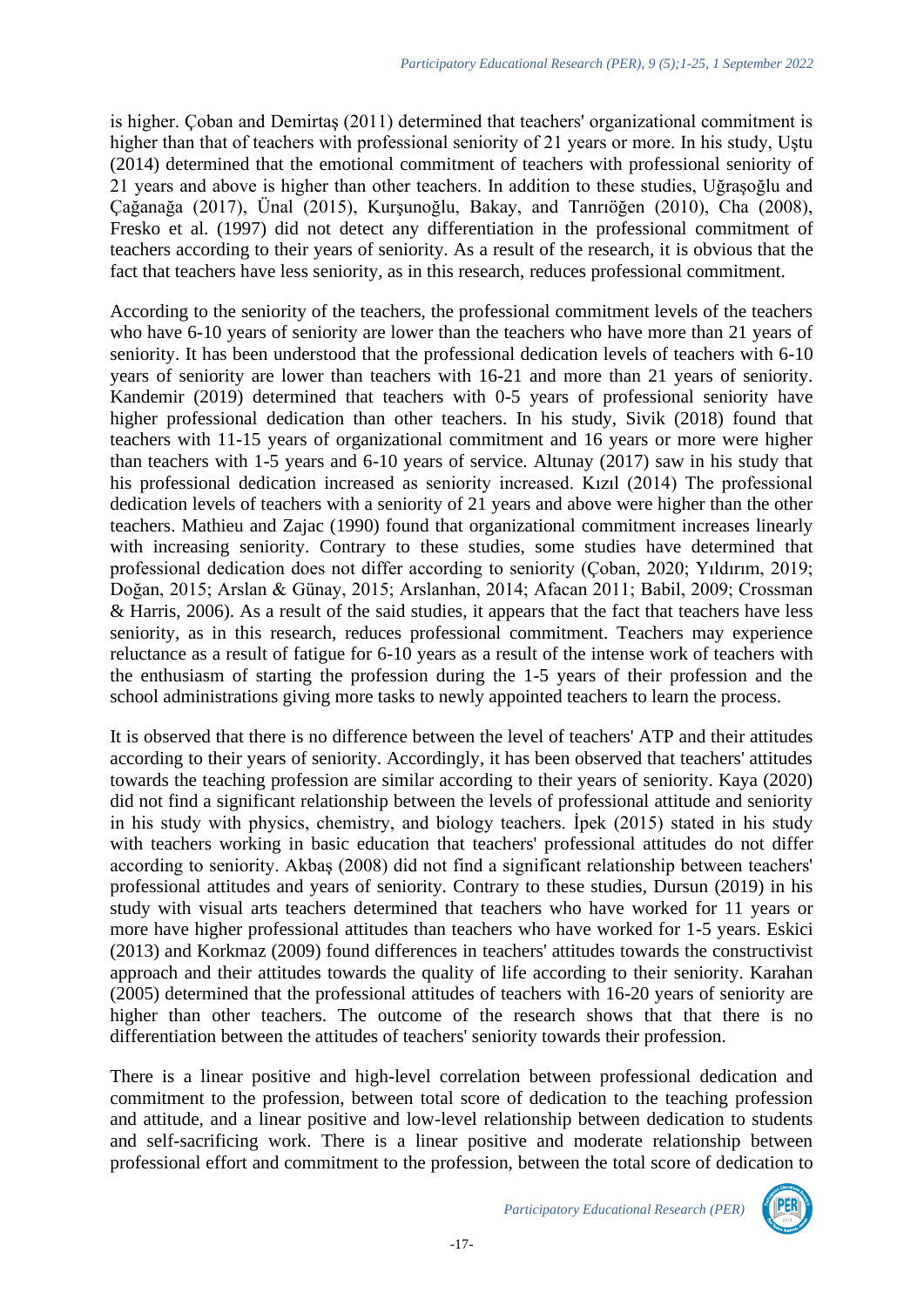the teaching profession and attitude, and a linear positive and low-level significant relationship between dedication to students and self-sacrificing work. There is a linear positive and low-level relationship between professional value and commitment to the profession, and a linear positive and moderate relationship between total score of dedication to the teaching profession, attitude, devotion to students, and self-sacrificing work. There is a linear positive and moderate relationship between professional identification and commitment to the profession, the total score of dedication to the teaching profession, attitude, dedication to students, and self-sacrificing work. There is a linear positive and moderate relationship between the total score of CTP and commitment to the profession, between the total score of commitment to the teaching profession, between attitudes, in a linear positive direction and at a high level, between dedication to students and self-sacrificing work. Kaplan (2020) examined the relationship between the professional dedication of classroom teachers and commitment to the profession, devotion to students, and self-sacrificing work, and determined a positive relationship between the level of self-sacrificing work as the level of commitment to the profession increased. In the same study, a positive relationship was determined between dedication to the profession and dedication to students.

Celep (1998) found a positive relationship between "teaching work and dedication to the teaching profession" in his study. Yıldırım (2019) found a positive relationship between teachers' professional commitment and positive psychological capital perceptions. Uzunpınar (2019) determined a positive relationship between teachers' organizational commitment and autonomy. According to the correlation analysis between teachers' professional commitment and locus of control in the study conducted by Ataç (2019), no significant relationship was found between the two variables. The research demonstrates that teachers' professional dedication, commitment, and attitudes were positively and significantly related to each other.

The level of CTP and the scores of dedication to the teaching profession are important predictors of attitude scores, in other words, they are effective on their attitudes towards the teaching profession. The scores of dedication and attitude to the teaching profession are important predictors of the level of commitment to the teaching profession, in other words, it is effective on the level of commitment to the teaching profession. It has been ascertained that CTP and attitude scores are important predictors of the level of commitment to the teaching profession, in other words, they are effective on the levels of commitment to the teaching profession. Ermiş (2019) found that teaching self-efficacy beliefs and professional attitudes were predictors of each other in his study with pre-service teachers. Yüksel (2019) stated in his study with classroom teachers that teachers' innovative tendencies and professional attitudes predicted positively and at a low level. Polat (2020) stated in his study that teachers' organizational commitment significantly predicted their participation in decisions. The results of the research were generally seen as predictors of teachers' professional dedication, commitment, and attitudes.

According to the results of the research, the following recommendations can be made:

Since female teachers have higher levels of commitment to their profession, dedication to their profession, and ATP compared to male teachers, practices that will increase the levels of commitment to their profession, dedication to their profession, and ATP can be made for male teachers.

Applications can be made to increase the professional dedication, professional effort, and commitment levels of teachers who have a 6–10-year level, and to increase the professional

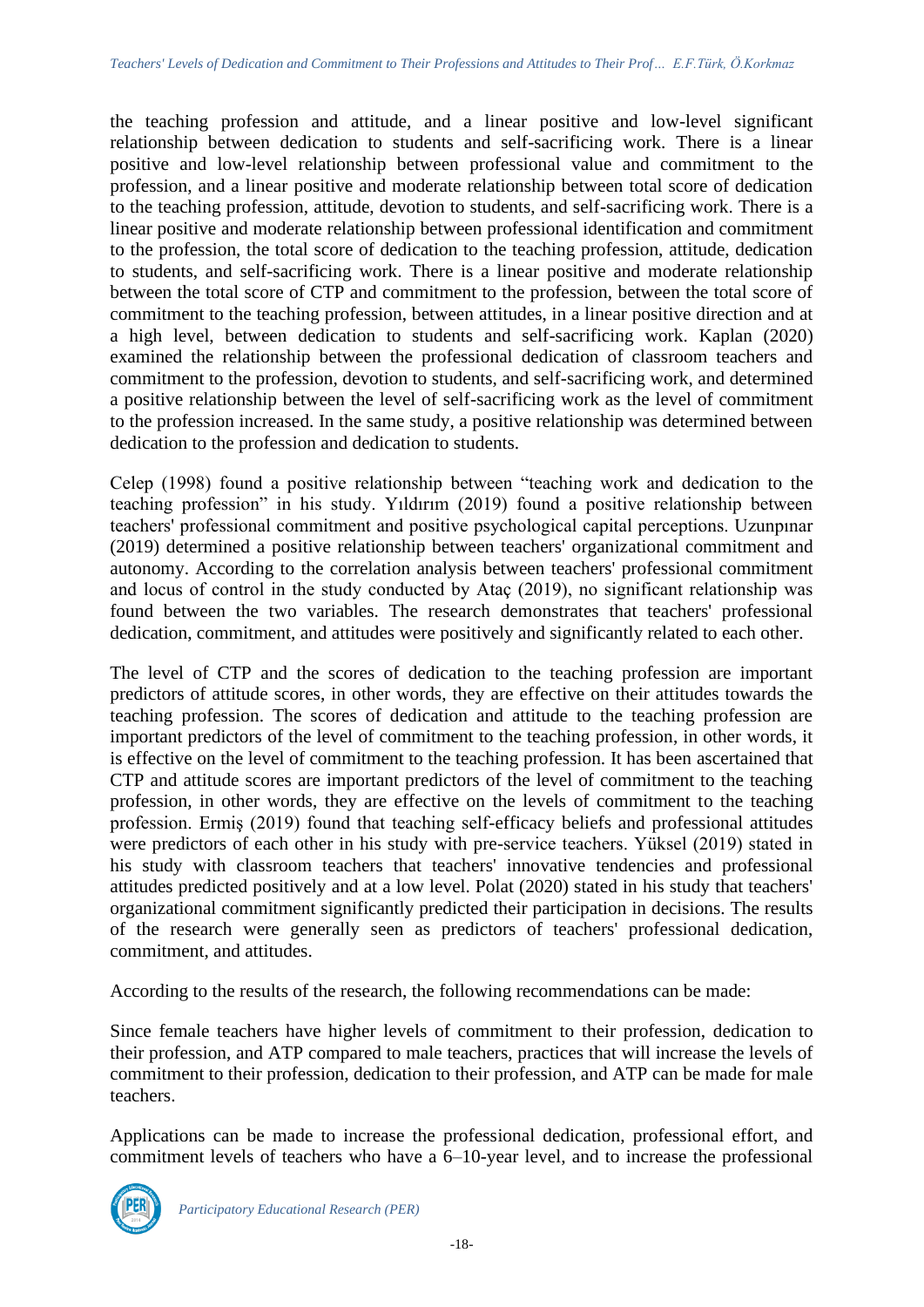effort level of teachers who have a 1-5 year level.

### **References**

- Afacan, Ö. (2011). Relationship Between Secondary Education Teachers' Organizational Devotion Levels and Perception Level of Leadership Behaviors of Directors. *Unpublished master's thesis,* Yeditepe University Social Science Institute, İstanbul.
- Akbaş, M. (2008). Relationship Between Marriage Accordance and Teaching Attitudes of Teachers Working in Industrial Vocational High Schools. *Unpublished master's thesis,* Yeditepe University Social Science Institute, İstanbul.
- Akkaya, N. (2009). An investigetion of prospective teachers' attitudes regarding teaching various in terms of variables. *Dokuz Eylül University The Journal of Buca Faculty of Education* (25): 35-42.
- Altunay, E. (2017). Examination of the relationship between organizational trust and commitment level of primary school teachers. *Journal of National Education*, 46 (213), ss. 37-66.
- Altunel, A.T. (2015). The Relation Between Organizational Confidence and Organizational Commitment: A Research. *Unpublished master's thesis,* İnönü University Social Science Institute, Malatya.
- Angin, M.R., Lumbanraja, P. and Absah, Y. (2020). The effect of quality of work life and work engagement to employee performance with job satisfaction. *International Journal of Research and Review*, 7 (2), 72-78.
- Arjunan, M., and Balamurugan, M. (2013). Professional commitment of teachers working in tribal area schools. *International Journal of Current Research and Development,* 2(1), 65-74.
- Arslan, F. and Günay, M. (2015). The relationship between commitment status and perceived transformational leadership types of physical education teachers provided by school directors. *Batman University Journal of Life Sciences,* 5 (2), ss. 296-311.
- Arslanhan, Ü.N. (2014). Researching The Relationship Between Exposured of Mobbing Behaviours and Organizational Commitment of Secondary School Teachers. *Unpublished master's thesis,* Kahramanmaraş Sütçü İmam University Social Science Institute, Kahramanmaraş.
- Aşkar, P. and Erden, M. (1987), Öğretmenlik mesleğine yönelik tutum ölçeği [Attitude scale towards the teaching profession]. *Contemporary Education Journal,*12 (121), 8–1.
- Ataç, İ. (2019). The Relationship Between Teacher's Locus of Control and Their Occupational Commitment. *Unpublished master's thesis,* Sabahattin Zaim University Social Science Institute, İstanbul.
- Babil, F. (2009). The Relationship Between Visionary Leadership Skills of Elementary School Principals and Organizational Commitment of Primary School Teachers, *Unpublished master's thesis,* Eskişehir Osmangazi University Social Science Institute, Eskişehir.
- Bahadır, Z. and Certel, Z. (2016). Investigation of organizational silence and organizational commitment of physical education teachers. *Journal of Ahi Evran University Kirsehir Education Faculty,* 17 (1), 135-146.
- Bakker, A.B. and Leiter, M.P. (2010). *Work engagement.* Psychology Press, New York.
- Blau, G. and Lunz, M. (1998). Testing the incremental effect of professional commitment on intent to leave one's profession beyond the effects of external, personal and workrelated variables*. Journal of Vocational Behavior,* 52: 260-269.

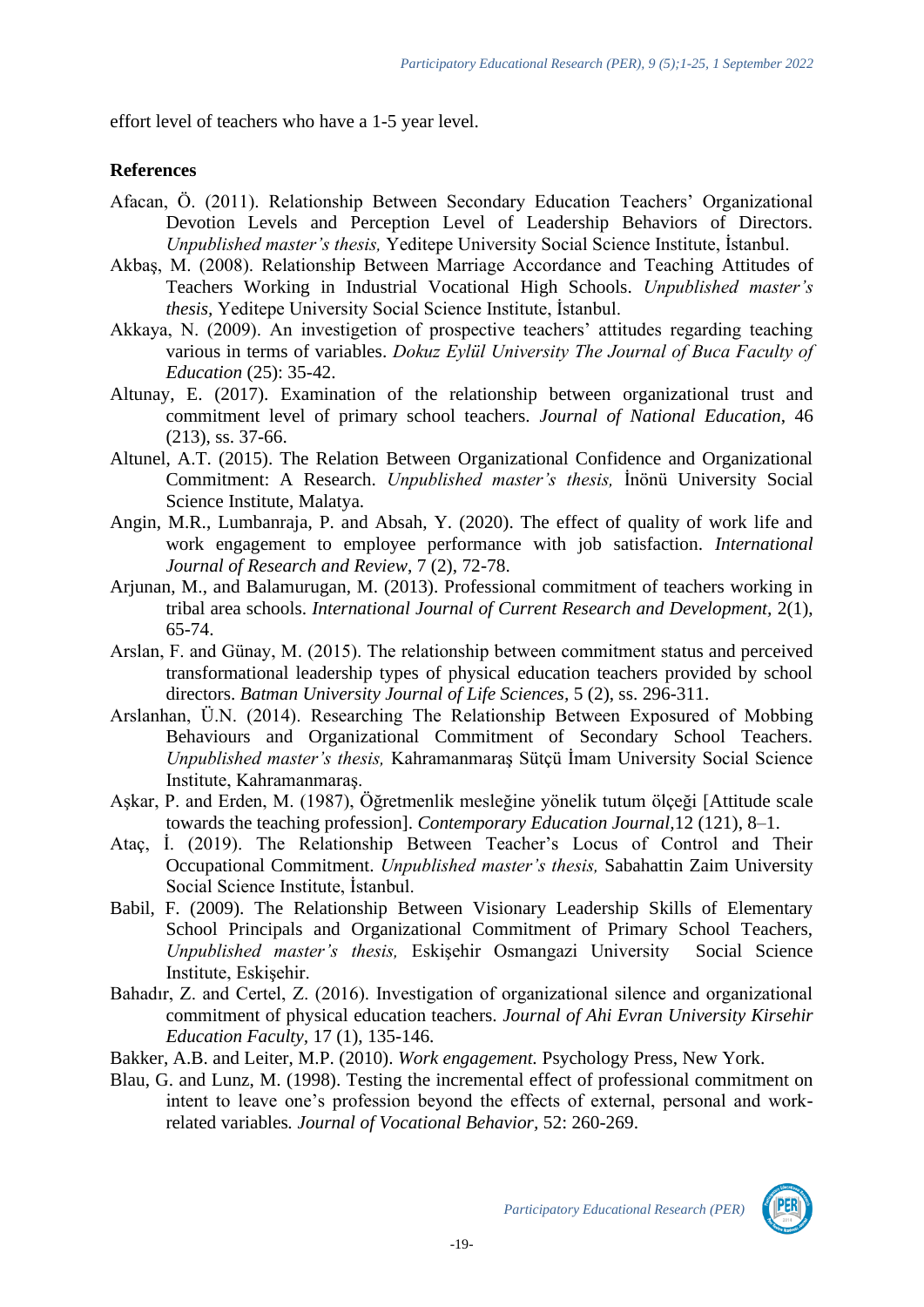- Bogler, R. and Nir, A. E. (2014). The contribution of perceived fit between job demands and abilities to teachers' commitment and job satisfaction. *Educational Management Administration & Leadership,* 1741143214535736.
- Bozdaş Ş. (2013). The Relationship between the Level of Teachers' Commitment to Teaching and the Level of Their Practice in Values Education. *Unpublished master's thesis.* Hacettepe University Institute of Education Sciences, Ankara.
- Bulut, M. (2018). The Investigation of Vocational Socialization Levels and Organizational Commitment of Physical Education Teachers. *Unpublished master's thesis.* Fırat University Health Sciences Institute, Elazığ.
- Butucha, K. G. (2013). Teachers' perceived commitment as measured by age, gender and school type. *Greener Journal of Educational Research,* 3 (8), 363-372.
- Can, G. (1987). A research on the understanding of teaching profession (in Ankara schools). *Contemporary Education Journal,* 2(1), 159-170.
- Celep, C. (1998). Organizational commitment of teachers in educational organizations. *Journal of Education and Science,* 22(108), 56-62.
- Celep C. (2000). *Eğitimde Örgütsel Adanma ve Öğretmenler [Organizational Dedication in Education and Teachers]*. Ankara: Anı Publishing.
- Celep, C. (2014). *Eğitim Örgütlerinde Örgütsel Adanma [Organizational Dedication in Educational Organizations]*. Ankara: Nobel Akademi.
- Coladarci, T. (1992). Teachers' sense of efficacy and commitment to teaching. *Journal of Experimental Education,* 60(4), 323-370. 24 Mart 2021. <https://doi.org/10.1080/00220973.1992.9943869>
- Crossman, A. and Harris, P. (2006). Job satisfaction of secondary school teachers. *Educational Management Administration and Leadership*, 34, 29-46.
- Crosswell, L. and Elliott, R. (2004). Committed teachers, passionate teachers: the dimension of passion associated with teacher commitment and engagement. *In AARE Conference*, ss. 1-12.
- Cha, S. H. (2008). Explaining Teachers Job Satisfaction, Intent To Leave And Actual Turnover: A Structural Equation Modeling Approach. *Doktoral dissertation*, Florida State Universty Collage of Education, Florida.
- Chakraborty, A. and Mondal, B. C. (2014). Attitude of prospective teachers towards teaching profession. *American Journal of Social Sciences*, 2(6), 120-125.
- Chang, M. L. (2009). An appraisal perspective of teacher burnout: Examining the emotional work of teachers. *Educational Psychology Review*, 21, 193-218
- Çeliköz, N. and Çetin, F. (2004). Anadolu öğretmen lisesi öğrencilerinin öğretmenlik mesleğine yönelik tutumlarının etkileyen etmenler [Factors affecting the attitudes of students of the anatolian teacher high school]. *Journal of National Education, 32*(162), 136-145.
- Çoban, D. and Demirtaş, H. (2011). The Relationship Between the Level of Schools' Academic Optimism and Teachers' Organisational Commitment. *Educational Administration: Theory and Practice,* 17(3), 317-348.
- Çoban, M. F. (2020). Investigation of Imam Hatip High Schools Vocational Courses Teachers' Commitment to Profession And Professional Burnout Levels (Sample of Balıkesir). *Unpublished master's thesis,* Bursa Uludağ University Social Science Institute, Bursa.
- Çöl, G. (2004), Güçlendirme ve Örgütsel Bağlılık Ilişkisi Üzerine Bir Araştırma [A Research on the Relationship between Strengthening and Organizational Commitment], *Unpublished PhD Thesis,* Gebze Institute of Technology Social Science Institute, Gebze.

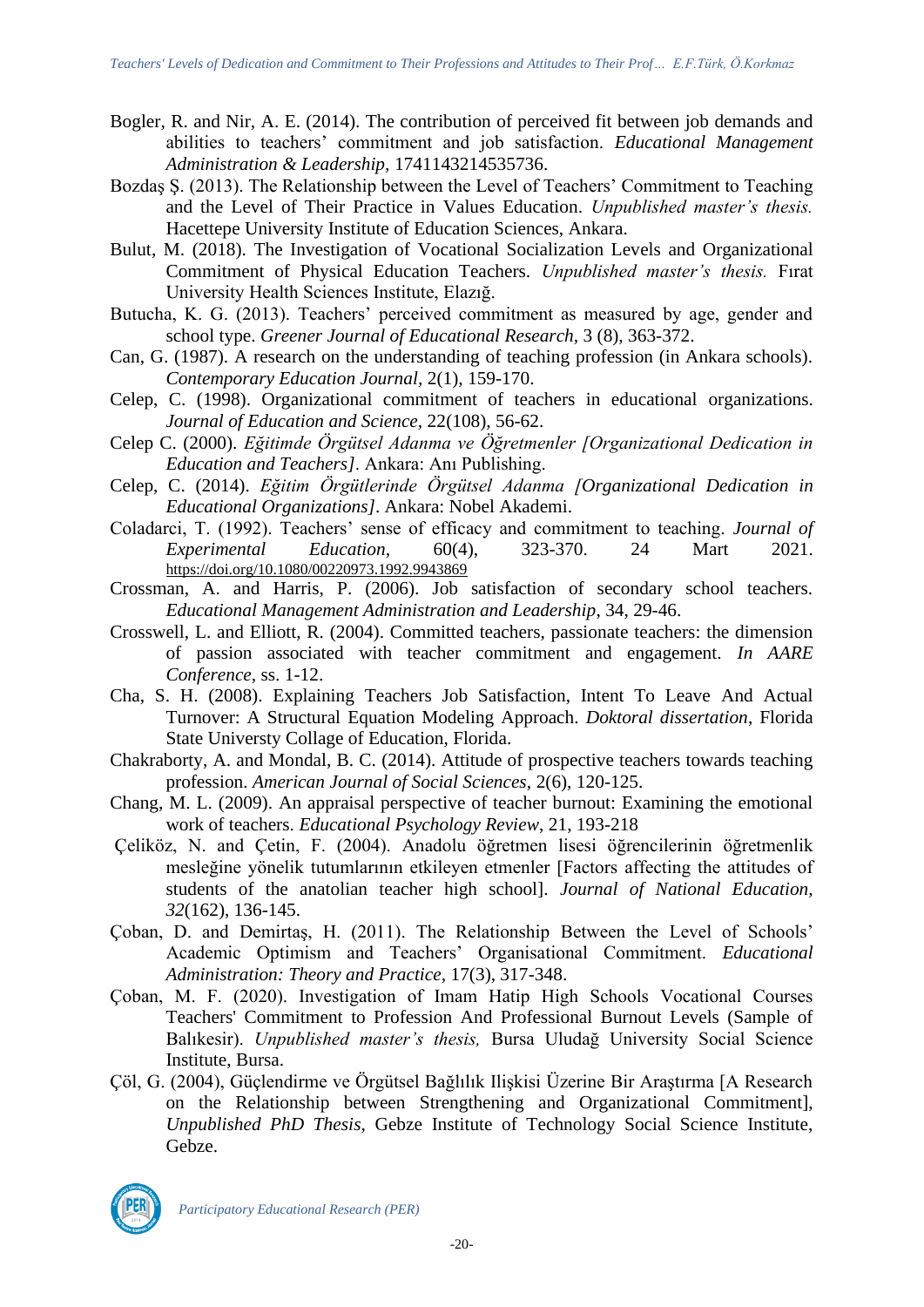- Delima, V. T. (2015). Professional identity, professional commitment and teachers' performance*, International Journal of Novel Research in Education and Learning*, 2(4), 1-12.
- Doğan, Ü. (2015). The Relationship Between The Special Education Teachers and The Organizational Dedication Level of The Special Education Teachers and The Perception Level of Servant Leadership Behaviour of Headmasters.. *Unpublished master's thesis,* Ondokuz Mayıs University Institute of Education Sciences, Samsun.
- Doğan, A. (2017). Comparison of The Professional Attitudes Towards Their Branch of The Social Studies Teacher and Social Studies Teacher Candidate. *Unpublished master's thesis,* Ömer Halisdemir University Institute of Education Sciences, Niğde.
- Dönmez, C. and Uslu, S. (2013). The attitudes of social studies teacher candidates' towards teaching profession. *The Journal of Turkısh Educational* Sciences, 11(1), 42-63
- Dursun, Y. (2019). Examination of Professional Attitudes of Visual Arts Teachers Working in Secondary Schools and High Schools According to Some Variables. *Unpublished master's thesis,* Atatürk University Institute of Education Sciences, Erzurum.
- Ekinci, Ö. (2012). Correlation Between Organizational Commintment and Mobbing Behaviours Of Secondary Schools Teachers. *Unpublished master's thesis,* Necmettin Erbakan University Institute of Education Sciences, Konya.
- Eraslan, L. and Çakıcı, D. (2011). Pedagogical formation program students 'attitudes towards teaching profession. *Kastamonu Education Journal,* 427-438 Sayı: 2.
- Ergen, Y. (2016). The Relationship Between Classroom Management Skills, Academic Optimisms and Professional Commitments of Classroom Teachers (The Sample of Malatya). *Unpublished Ph.D thesis,* Ondokuz Mayıs University Institute of Education Sciences, Samsun.
- Ermiş, M. (2019). Investigation of the Relationships between the Professionalization Levels and Self Competence Perceptions of Teachers. *Unpublished master's thesis,* Amasya University Social Science Institute, Amasya.
- Eskici, M. (2013). Primary School Teachers' Self Efficacy Perceptions and Attitudes About The Constructivist Approach. *Unpublished master's thesis,* Abant İzzet Baysal University Institute of Education Sciences, Bolu.
- Eş, Ü. (2010). Examining The Attitudes of Class Teacher Candidates Towards Teaching As Career and The Reasons Why They Have Chosen The Career. *Unpublished master's thesis,* Niğde University Social Science Institute, Niğde.
- Fresko, B., Kfir, D. and Nasser, F. (1997). Predicting teacher commitment. *Teaching and teacher education,* 13(4), 429-438.
- Garrison, J. and Liston, D. (2004). *Teaching, learning, and loving.* New York: Teachers College Press.
- George, D. and Mallery, M. (2010). *SPSS for windows step by step: A simple guide and reference (17.0 update).* Boston: Pearson.
- Gissy, C. L. (2010). Elementary Teachers' Attitudes About Professional Development: Professional Development Schools Versusnon-Professional Development Schools, *Doctor of education*, West Virginia University Department of Education, Morgantown.
- Goulet, L.R. and Singh, P. (2002). Career commitment: A reexamination and an extension. *Journal of Vocational Behavior,* 61(1), 73–91.
- Güçlü, N. and Zaman, O. (2011). The relationship between job satisfaction and organizational commitment among guidance teachers that were assigned out of their professional field. *The Journal of Turkısh Educational* Sciences*,* 9(3), s. 541-576
- Gürler, S. (2020). Öğretmenlerin Yaşadıkları Gerçeklik Şoku Düzeyleri İle Mesleki Tutumları Arasındaki İlişki [The Relationship between Teachers' Levels of Reality Shock and

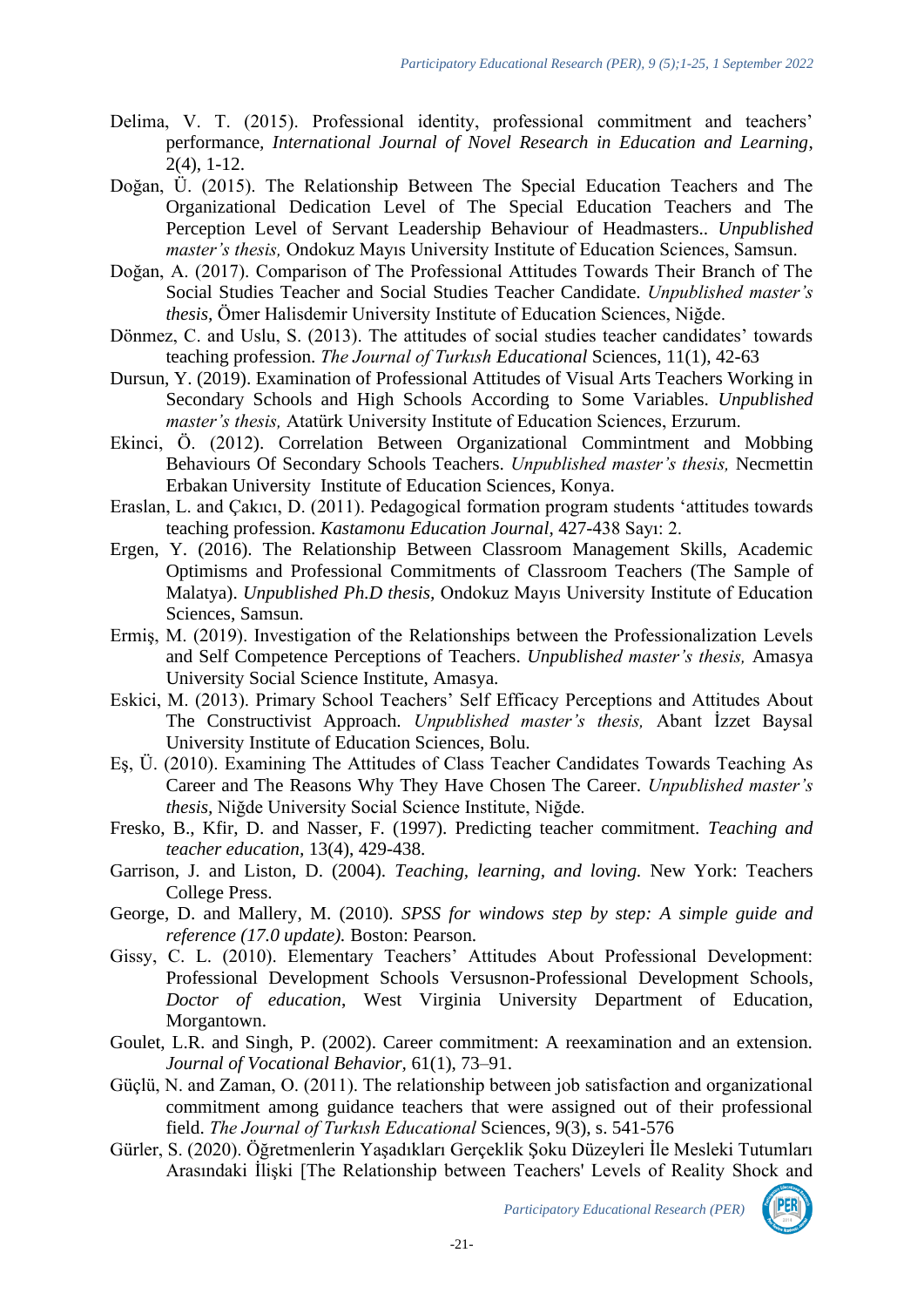Their Professional Attitudes]. *Unpublished master's thesis,* Kocaeli University Social Science Institute, Kocaeli.

- Hoy, W. K. and Miskel, C. K. (2010*). Educational Administration: Theory, Research, and Practice.* S. Turan. (çev. ed.). Ankara: Nobel.
- Hung, A. and Liu, J. (1999). Effects of stay-back on teachers' professional commitment. *International Journal of Educational Management,* 13(5), 226-241.
- Hussain, S., Ali, R., Khan, M. S., Ramzan, M. ve Qadeer, M. Z. (2011). Attitude of secondary school teachers towards teaching profession, *International Journal of Academic Research,* 3(1), 985-990.
- İpek, S. (2015). Temel Eğitimde Görev Yapan Öğretmenlerin Sınıf Yönetimi Özyeterlik İnançları Ve Mesleki Tutumları (Rize İli Örneği) [Teachers in Basic Training's Class Management, Self-Efficacy Beliefs and Professional Attitudes (Rize Province Example)]. *Unpublished master's thesis,* Avrasya University Social Science Institute, Trabzon.
- Jackson, P. (2004). Employee commitment to quality. *International Journal of Quality and Reliability Management,* 21(4):714-730.
- Kahramanoğlu, R., Yokuş, E., Cücük, E., Vural, S. ve Şiraz, F. (2018). The validity and reliability study of attitudes towards teaching profession scale (ATTPS). *Electronic Turkish Studies,* 13(11), 1669-1686.
- Kandemir, M. (2019). Examining of The Relationship Between Organizational Hypocrisy Perception and Organizational Commitment Behaviour of Teachers Working in Primary and Secondary Schools. *Unpublished master's thesis,* Van Yüzüncü Yıl University*,* Institute of Education Sciences, Van.
- Kaplan, V. (2020). Investigation of The Relationship Between Teachers' Personality Traits and Organizational Commitment According to Some Variables. *Unpublished Ph.D thesis,* Gazi University Institute of Education Sciences, Ankara.
- Karagöz, L. (2007). The Commitment Between Organizational Citizinship Behaviours According to The Primary School Teachers. *Unpublished master's thesis,* Yeditepe University Social Science Institute, İstanbul.
- Karagüzel, E.S. (2012). Examining The Relation Between Organizational Health and Organizational Commitment and a Case Study in a State University. *Unpublished master's thesis,* Sakarya University Social Science Institute, Sakarya.
- Karahan, H. (2005). Ortaöğretim Kurumlarında Görev Yapan Coğrafya Öğretmenlerinin Diğer Öğretmenlerle Öğretmenlik Tutumları Açısından İncelenmesi [Examination of Teaching Attitudes by Geography Teachers with other Teachers Working in Secondary Education Institutions]. *Unpublished master's thesis,* Marmara University Institute of Education Sciences, İstanbul.
- Karasar, N. (2017). *Bilimsel araştırma yöntemi: kavramlar ilkeler teknikler [Scientific research method: concepts, principles, techniques]*. Ankara: Nobel Akademik Publishing.
- Karataş, S., and Güleş, H. (2010). The relationship between primary school teachers' job satisfaction and organizational commitment. *Usak University Journal Of Social Sciences,* 3(2),74-89.
- Karatekin, K., Merey, Z. and Keçe M. (2015). Analysis of the attitudes of the social studies pre-service teachers towards teaching profession. *YYU Journal of Education Faculty,* 12(1), 70-96.
- Karayazı, T. (2020). Investigation of Organizational Commitment, Professional Stress and Other Energy Levels According to The Appointment Procedures of Physical Education Teachers. *Unpublished master's thesis,* Dumlupınar University Graduate Education Institutesü, Kütahya.

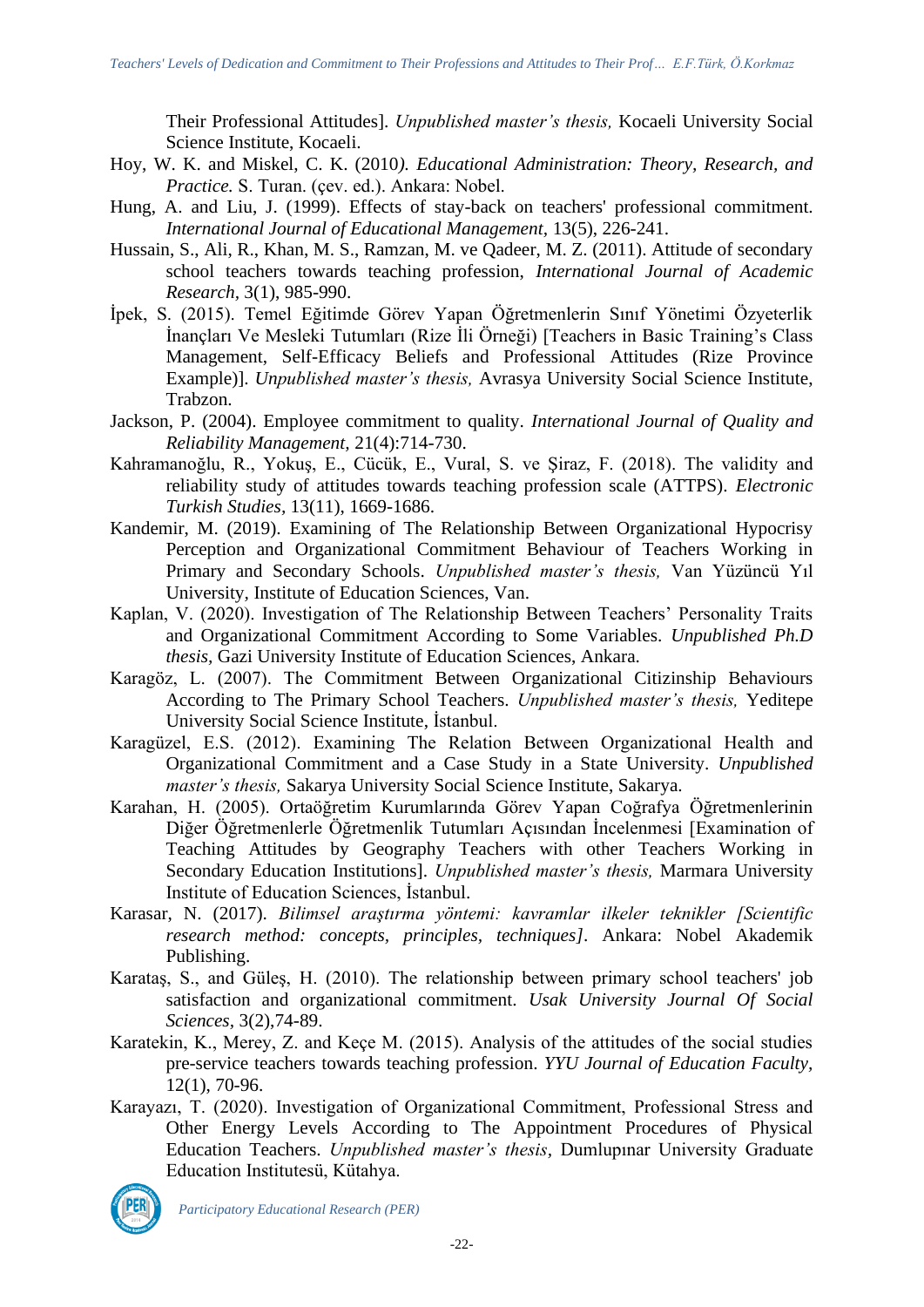- Kaya, Z.A. (2020). An Investigation of Motivation, Job Satisfaction and Vocational Attitude Of Physics, Chemistry and Biology Teachers in Terms of Various Variables.<br>
Unpublished master's thesis. Gazi University Institute of Education Sciences, Gazi University Institute of Education Sciences, Ankara.
- Kaya, M. and Naziroğlu B. (2008*).* Some Factors Affecting On the Levels of Professional Motivation and Manner of Imams. *Unpublished Ph.D thesis,* Ondokuz Mayıs University, Samsun.
- Keskin, S. (2005). Work Values and Organizational Citizenship Behaviour of Teachers. *Unpublished master's thesis,* Afyon Kocatepe University Social Science Institute, Afyon.
- Khan, F., Nadeem, N. A. and Basu, S. (2013). Professional attitude: A study of secondary teachers. *Journal of Education Research and Behavioral Sciences,* 2(8), 119-125.
- Kızıl, Ş. (2014). The Relationship Between Teacher's Emotional Intelligence and Organizational Commitment (A Case Study in Balikesir Central). *Unpublished master's thesis,* Okan University Social Science Institute, İstanbul.
- Korkmaz, G. (2009). An Investigation of Teachers' Perceptions of School Life Quality and Level of Teachers' Professional Attitude. *Unpublished master's thesis,* Çukurova University Social Science Institute, Adana.
- Kozikoğlu, İ. (2016). First Year in Teaching: Challenges Faced by Novice Teachers, Their Pre-service Education's Competency and Commitment to the Profession. *Unpublished Ph.D thesis,* Yüzüncü Yıl University Institute of Education Sciences, Van.
- Kozikoğlu, İ. and Senemoğlu, N. (2018). Development of teachers' professional engagement scale: A study on validity and reliability. *Journal of Human Sciences,* 15(4), 2614- 2625.
- Köksal, O. (2018). *Eğitimde Araştırma Yöntemleri [Research Methods in Education]* (s. 30- 33). Konya: Eğitim Publishing.
- Kurşunoğlu, A., Bakay, E. and Tanrıöğen, A. (2010). Organizational commitment levels of elementary school teachers. *Pamukkale University Journal of Education,* (28), 101- 115
- Küçük, D. P. (2012). Attitude of music teachers towards profession of music teaching. *Dicle University Journal of Ziya Gökalp Faculty of Education,* 19, 151-161.
- Lachman, R. and Aranya, N. (1986). Evaluation of alternative models of commitment and job attitudes of professionals. *Journal of Occupational Behavior*, 7, 227-243.
- Mahony, C. (2016). Assessing Teachers' Attitudes towards Inclusive Education within an Urban School District in Ireland. Department of Psychology Dublin Business School.
- Mathieu, J.E. and Zajac, D.M. (1990). A review and meta-analysis of the antecedents, correlates, and consequences of organizational commitment. *Psychological Bulletin,* 108(2), 171–194.
- Mcclurg, L. (1999). Organizational commitment in the temporary-help service industry. *Journal of Applied Management Studies,* 8(1):5-26.
- Meyer, J. P., Allen, N.J. and Smith, C.A. (1993). Commitment to organizations and occupations: extentions and test of a three component conceptualization. *Journal of Applied Psychology*, 78, 538-551.
- Meyer, J. P. and Herscovitch, L. (2001). Commitment in the workplace: toward a general model. *Human Resource Manegement Review,* 11 (3), 299-326.
- Michel, H. A. (2013). The First Five Years: Novice Teacher Beliefs, Experiences, and Commitment to the Profession. *Doctor in Education.* University Of California, San Diego.
- Morrow, P. C. and Wirth, R. (1989). Work commitment among salaried professionals. *Journal of Vocational Behaviour.* 34, 40-56.

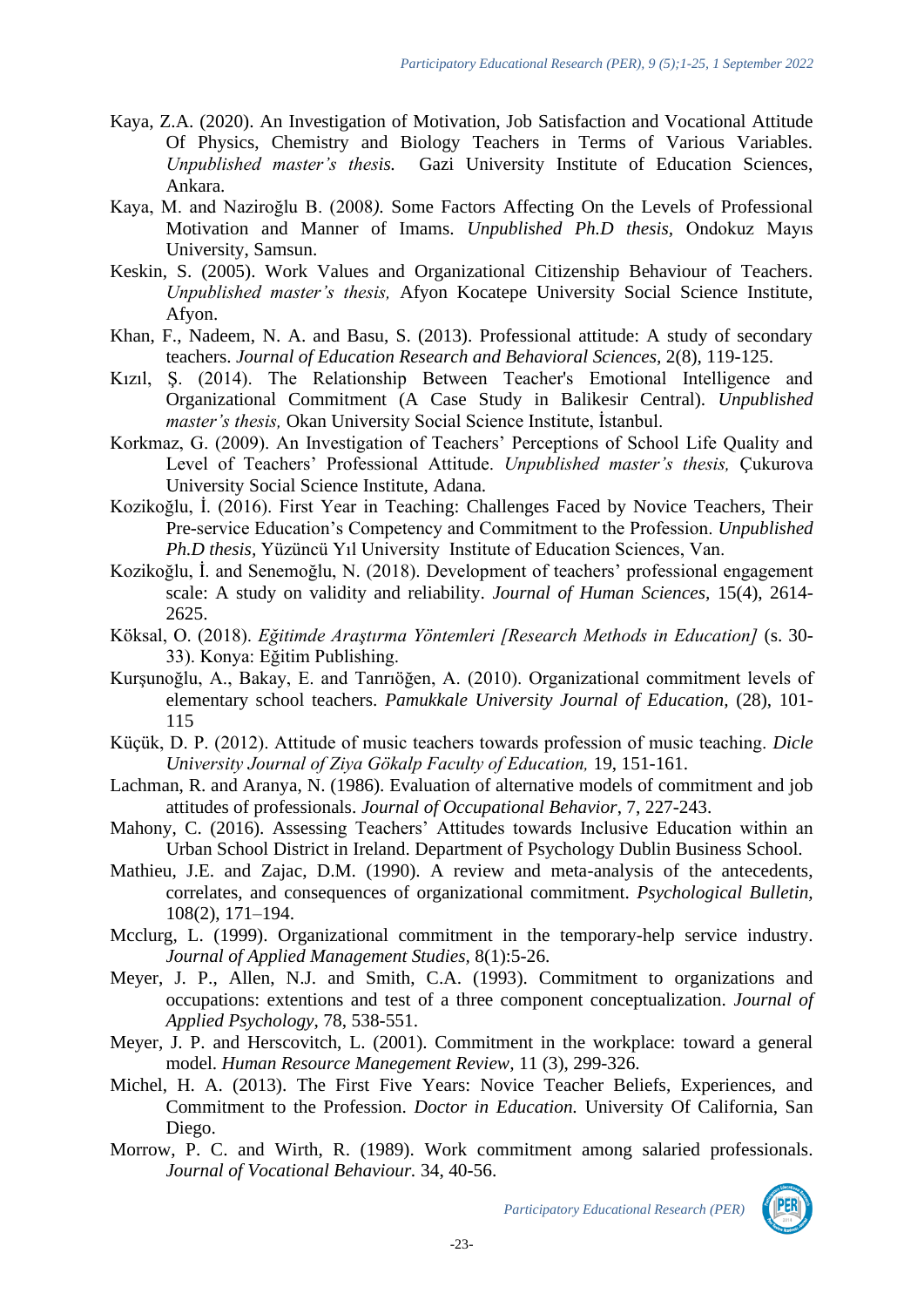- Okçu, V. (2011). An Examining of The Relationship Between Leadership Styles of Elementary School Principals and Organizational Commitment and Degree of Mobbing Experiences of Teachers in Turkish Public Schools. *Unpublished Ph.D thesis,* Gazi University Institute of Education Sciences, Ankara.
- Örer, H. (2020). Analysis of Teachers 'Pre-Service Education Competence Perceptions, Job Commitment Perceptions and Occupational Resistance Beliefs. *Unpublished master's thesis,* Adnan Menderes University Social Science Institute, Aydın.
- Plotrik, R. and Kouyoumdjian, H. (2010). *Introduction to Psychology*. Belmont: Wadsworth.
- Polat, İ. (2020). The Investigation of Relationships Between Teachers' Participation in Decision Making and Their Organizational Commitment: The Case of Izmir. *Unpublished master's thesis,* Dokuz Eylül University Institute of Education Sciences, İzmir.
- Recepoğlu, E. (2013). Analyzing the relationship between prospective teachers' life satisfaction and attitudes concerning teaching profession. *Hacettepe University Journal of Education, Special Issue,* (1), 311-326.
- Sadık, F. and Korkmaz, G. (2011). İlköğretim okullarında görev yapan öğretmenlerin mesleki tutumlarının sosyo-demografik özellikler açısından incelenmesi [Examination of Teaching Attitudes of Teachers working in Primary Schools In Terms of Socio-Demographic Characteristics]. *Çukurova University Journal of Social Sciences Institute,* 20(1) 121-138.
- Scholl, R.W., (1981). Differentiating commitment from expectancy as a motivating force. *Academy Of Management Review*, 6, 589-599.
- Sears, L. (2010). Predictors and Outcomes of Occupational Commitment Profiles Among Nurses. *Doctoral dissertation*, Clemson University, South Carolina.
- Semerci, N. and Semerci, Ç. (2004). Attitudes toward teaching in Turkish. *Fırat University Journal of Social Sciences,* 14(1), 137-146.
- Shukla, S. (2014). Teaching competency, professional commitment and job satisfaction-a study of primary school teachers. *Journal of Research & Method in Education,* 4(3), 44-64.
- Sivik, S. (2018). The Relationship Between Teachers' Organizational Commitment With Leader-Member Exchange and Using of Motivational Language. *Unpublished master's thesis,* Sütçü İmam University Social Science Institute, Kahramanmaraş.
- Sorensen, T. J. and McKim, A. J. (2014). Perceived work-life balance ability, job satisfaction, and professional commitment among agriculture teachers. *Journal of Agricultural Education,* 55(4), 116-132.
- Surucu, A. (1997), Öğretmenlik Formasyonu Alan Öğrencilerin Öğretmenlik Mesleğine Yönelik Tutumları (S.E.Ü.F. Yaz Kursu Örneği) [Attitudes of Students Who Are In Teacher Training Towards Teaching Profession (S.E.Ü.F. Summer Course Example)]. *Unpublished master's thesis,* Selçuk University Social Science Institute, Konya.
- Şenol, G. (2004). The Relation Between Teachers' Profession Attitudes and Perceptions of School Management (An Example of Izmir). *Unpublished master's thesis,* Dokuz Eylül University Institute of Education Sciences, İzmir.
- Tdk, (2021). Türk Dil Kurumu Sözlükleri [Dictionary of the Institution of Turkish Language]. Access address: <https://sozluk.gov.tr/>
- Uğraşoğlu, İ. K. and Çağanağa, Ç. K., (2017). An Investigation of Teachers Level of Commitment To Their Organisations, Considering Different Variables. *International Journal of New Trends in Arts, Sports&Science Education,* 6 (4) :10-38.
- Uştu, H. (2014). Predictors of Primary School Teachers' Organizational Commitment and Detecting Teachers' Organizational Commitment, Occupational Commitment and